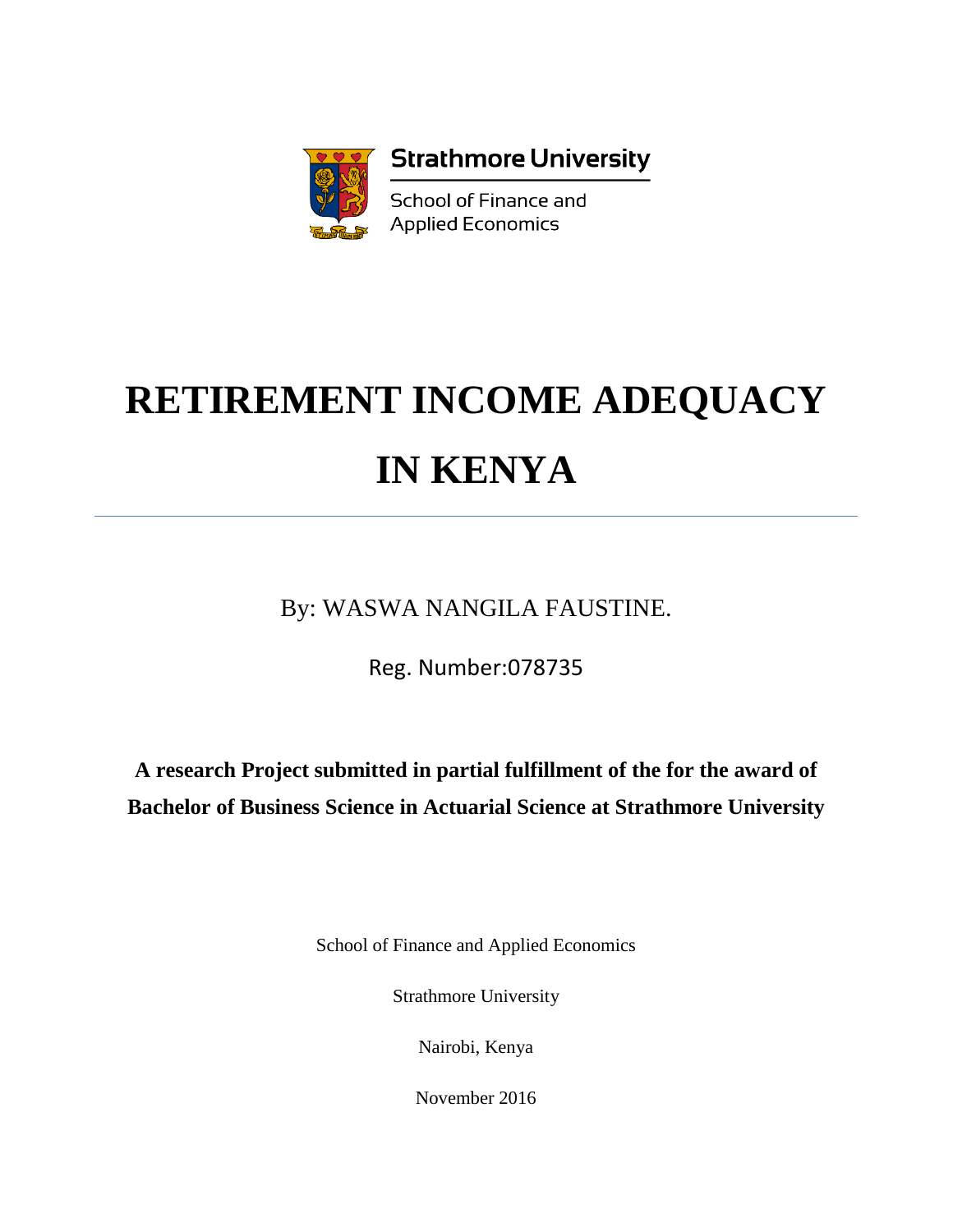# <span id="page-1-0"></span>**DECLARATION**

I declare that this work has not been previously submitted and approved for the award of a degree by this or any other University. To the best of my knowledge and belief, the research proposal contains no material previously published or written by another person except where due reference is made in the research proposal itself.

© No part of this research proposal may be reproduced without the permission of the author and Strathmore University.

|--|--|

SIGNATURE......................................... DATE.........................................

Waswa Nangila Faustine

The research project has been submitted for examination with my approval as the University Supervisor.

SIGNATURE......................................... DATE.........................................

Dr. John Olukuru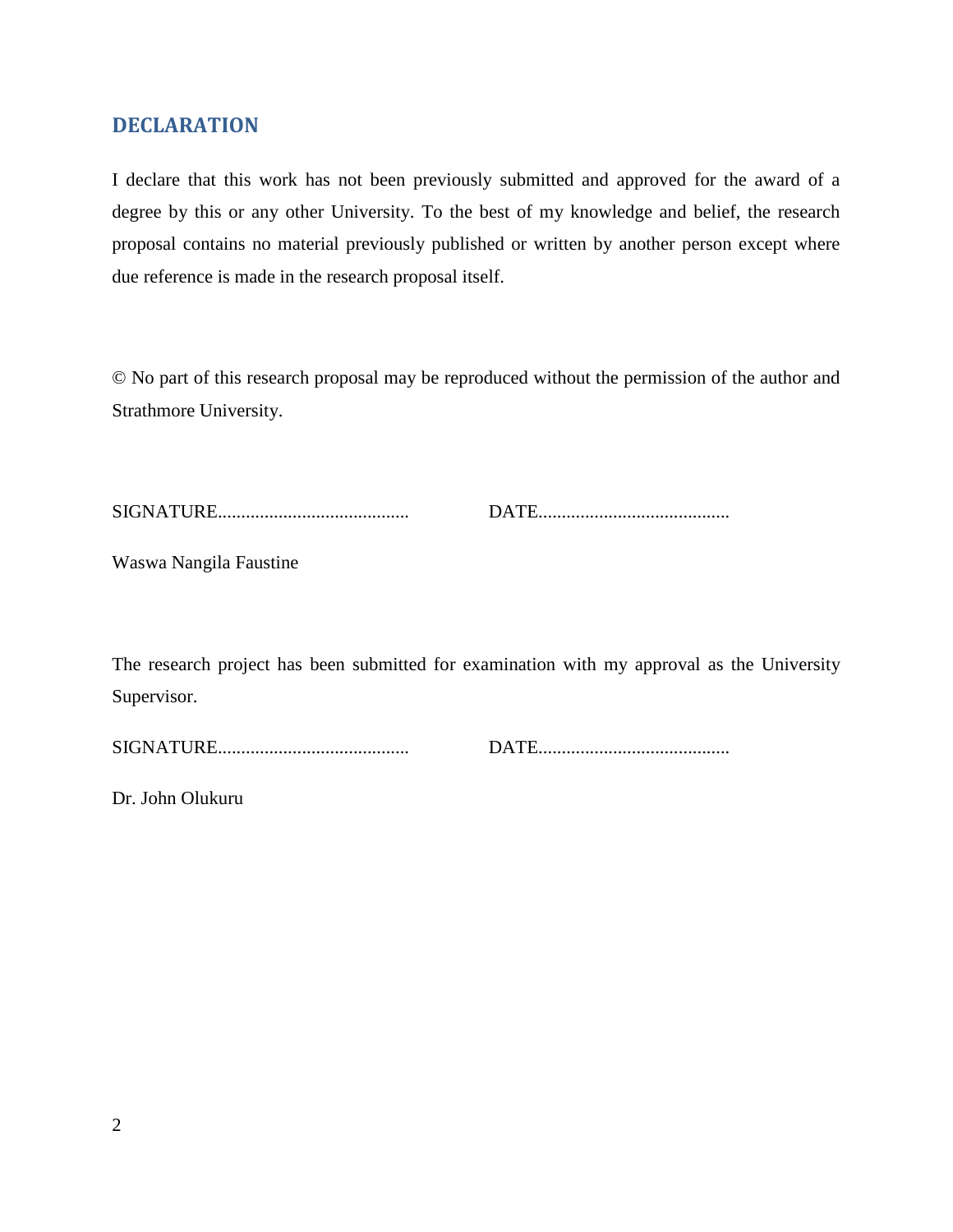# **CONTENTS**

| $\mathbf{1}$   |       |  |  |
|----------------|-------|--|--|
|                | 1.1   |  |  |
|                | 1.1.1 |  |  |
|                | 1.1.2 |  |  |
|                | 1.1.3 |  |  |
|                | 1.2   |  |  |
|                | 1.3   |  |  |
|                | 1.4   |  |  |
|                | 1.5   |  |  |
| $\overline{2}$ |       |  |  |
|                | 2.1   |  |  |
|                | 2.2   |  |  |
|                | 2.3   |  |  |
|                | 2.3.1 |  |  |
|                | 2.3.2 |  |  |
|                | 2.3.3 |  |  |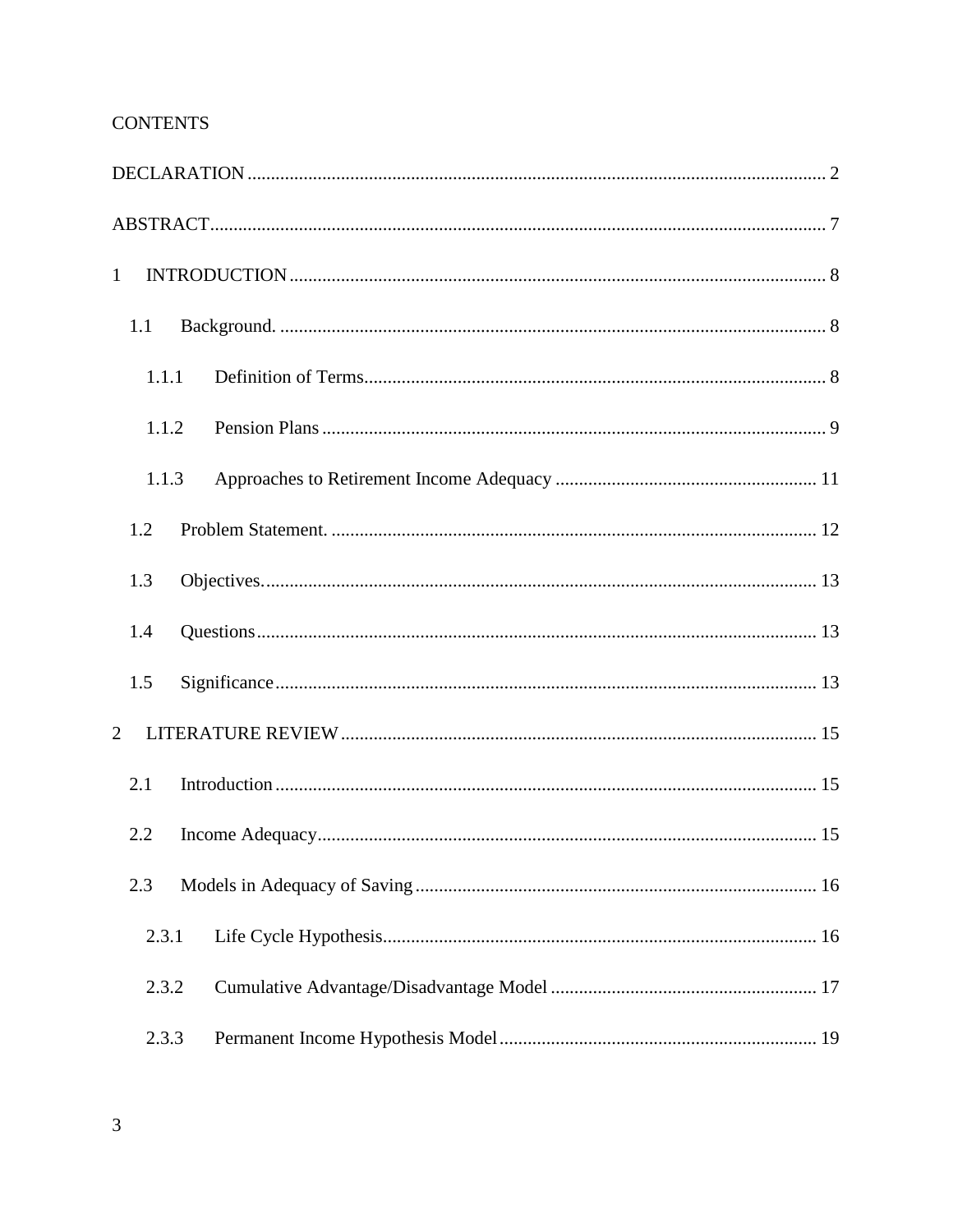|   | 2.4   |  |
|---|-------|--|
|   | 2.5   |  |
|   | 2.6   |  |
|   | 2.7   |  |
| 3 |       |  |
|   | 3.1   |  |
|   | 3.2   |  |
|   | 3.3   |  |
|   | 3.4   |  |
|   | 3.4.1 |  |
|   | 3.5   |  |
|   | 3.5.1 |  |
|   | 3.5.2 |  |
|   | 3.5.3 |  |
|   | 3.5.4 |  |
|   | 3.5.5 |  |
|   | 3.5.6 |  |
|   | 3.6   |  |
|   | 3.7   |  |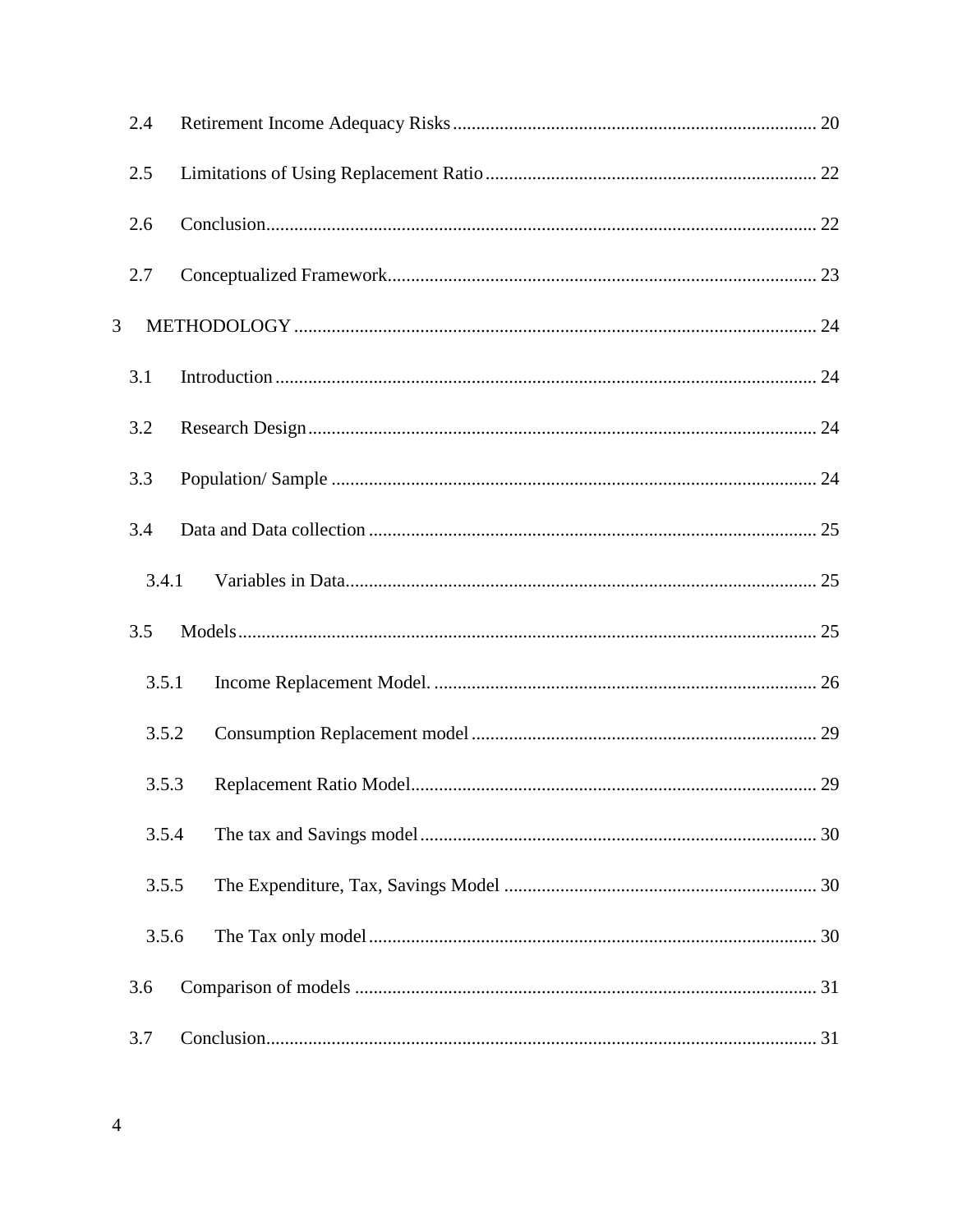| $\overline{4}$ |       |  |
|----------------|-------|--|
|                | 4.1   |  |
|                | 4.2   |  |
|                | 4.2.1 |  |
|                | 4.3   |  |
|                | 4.4   |  |
| 5              |       |  |
|                | 5.1   |  |
| 6              |       |  |
|                | 6.1   |  |
|                | 6.2   |  |
|                | 6.3   |  |
|                | 6.4   |  |
| 7              |       |  |
|                |       |  |
|                |       |  |
|                |       |  |
|                |       |  |
|                |       |  |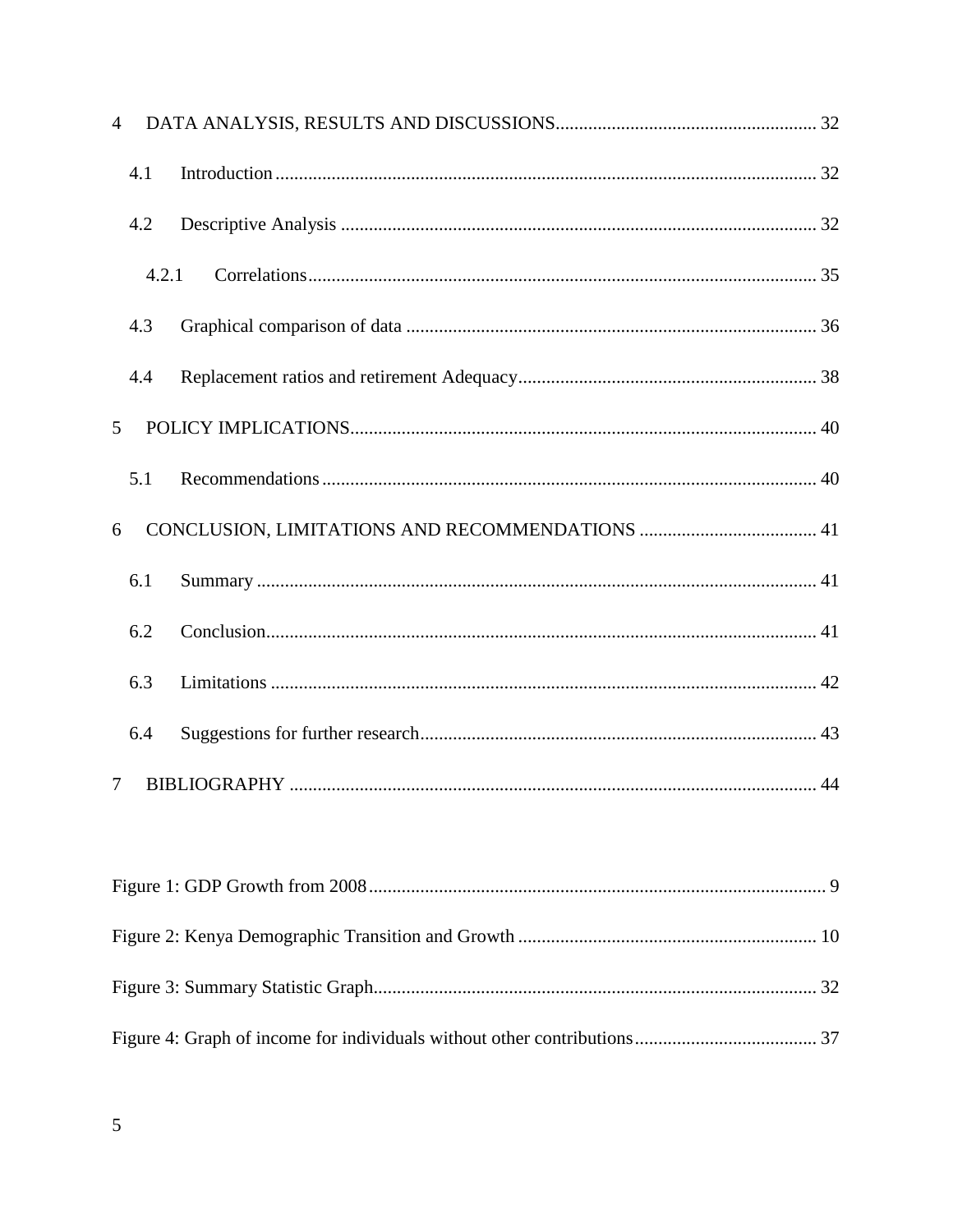|--|--|--|--|--|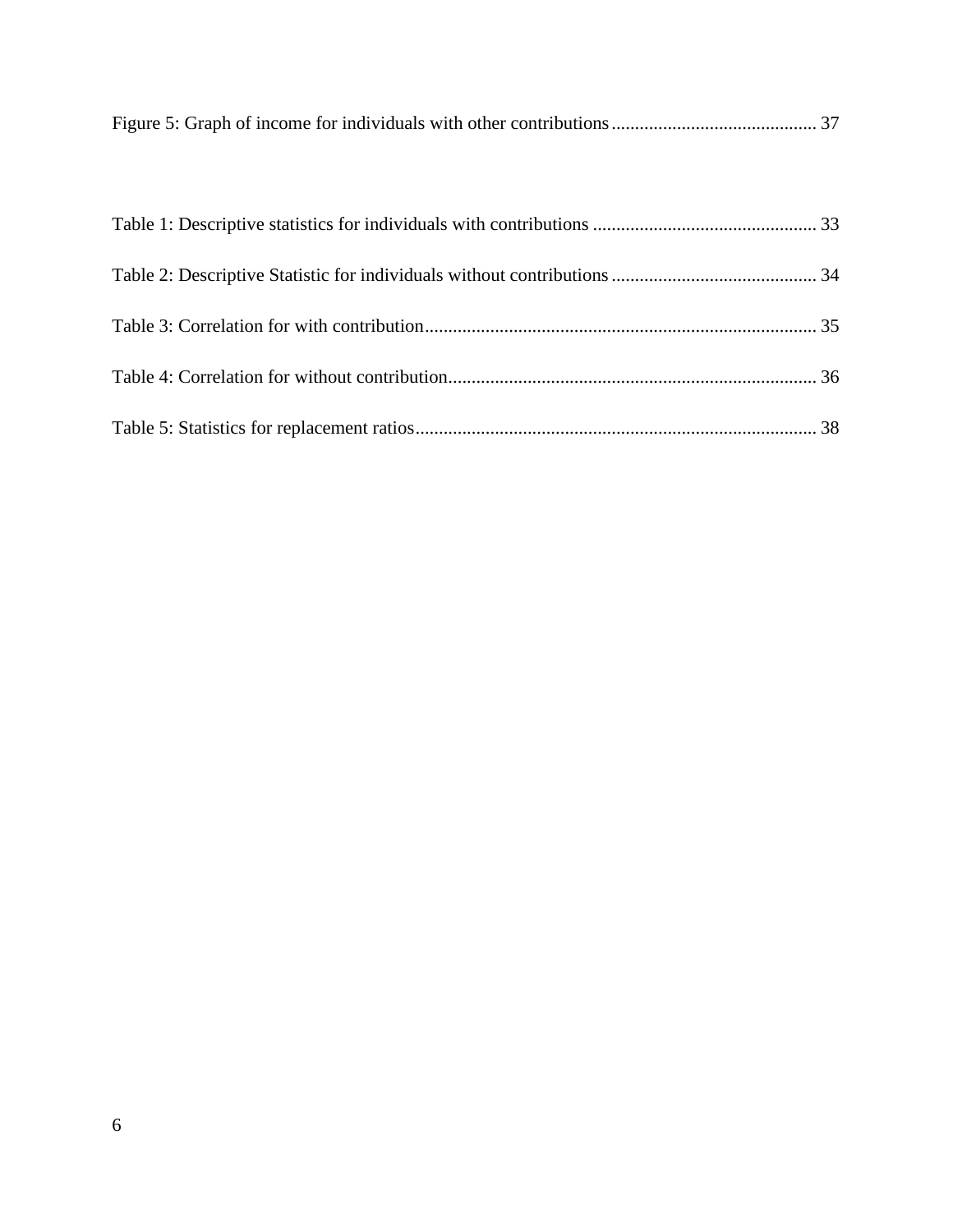#### <span id="page-6-0"></span>**ABSTRACT**

Retirement income adequacy con be measured indifferent ways. One is by conducting a qualitative research where the researcher collects data in the form of opinions from retirees on the adequacy of the income they receive. Another is a qualitative research where adequacy of retirement income is measured by comparing a retirees' income before and after retirement. The first goal of the resent United Nations Sustainable Development Goals is to eradicate poverty. This is a very important goal and this study conducted below tries to measure retirement income adequacy which is a way of reducing poverty in retirement in Kenya.

This study works towards measuring retirement income adequacy using quantitative methods and quantitative data and it concentrates on the middle income earners. The data collected has 462 data points which shows an individuals' income before retirement, income after retirement and any other retirement savings an individual made. Adequacy is measured by calculating the income replacement rates. Using the data from two main pension administrators in Kenya, the study found out that the average replacement rate for Kenyan middle income earners is 43%. This means that after retirement, an individual will receive 40% of what they were receiving as income before they retired.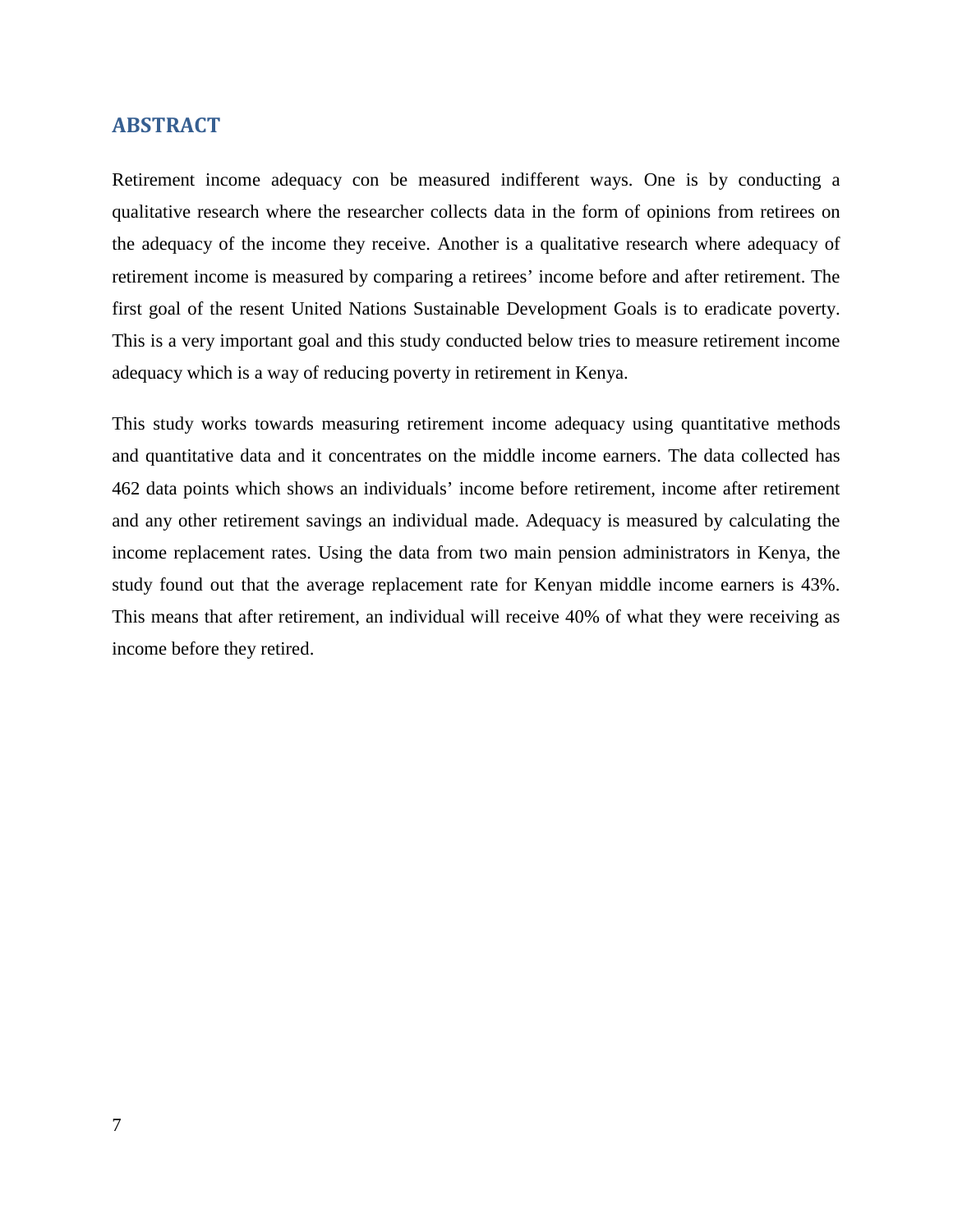# <span id="page-7-0"></span>**1 INTRODUCTION**

# <span id="page-7-1"></span>**1.1 Background.**

## <span id="page-7-2"></span>**1.1.1 Definition of Terms**

In order to discuss retirement income adequacy, It is required that some words be defined. A pension is a payment made to a person when they retire. This payment is made by the employer whether the state or an employer in the private sector. We also have pension adequacy. This is the measure of how sufficient one's income is. Second is the replacement ratio. It is a person's gross income after retirement divided by his gross income before retirement.<sup>[1](#page-7-3)</sup>

There are two types of retirement plans. A Defined Benefit (DB) pension plan and a Defined Contribution (DC) pension plan. A DB pension plan states a specific benefit that one will be paid when they retire. The retirement benefit takes into account factors like the number of years one has worked in the company and the participant's salary. The age at which an employee retires affects the amount of benefits received. Although 65 is often thought of as the "usual" retirement age, many workers participate in plans that permit retirement before age 65 with a normal (unreduced) pension. (Foster, 1998)

A DC pension plan specifies how much one will pay now into the retirement plan. The amount is typically a percentage of the individual's salary or a specific monetary amount. Then the funds are invested in mutual funds. The amount the individual finally has at retirement depends on how much the employer and employee contributes how long those funds are left vested and how long the investments perform<sup>[2](#page-7-4)</sup>.

According to the OECD glossary, pension adequacy can also be described as how effective a pension system provides income during retirement to replace earnings that were the main source

 $\overline{a}$ 

<span id="page-7-3"></span><sup>1</sup> http://retireinmuskegon.com/your-replacement-ratio-an-important-retirement-consideration/

<span id="page-7-4"></span><sup>2</sup> http://www.myretirementpaycheck.org/retirement-plans/defined-benefit-plans.aspx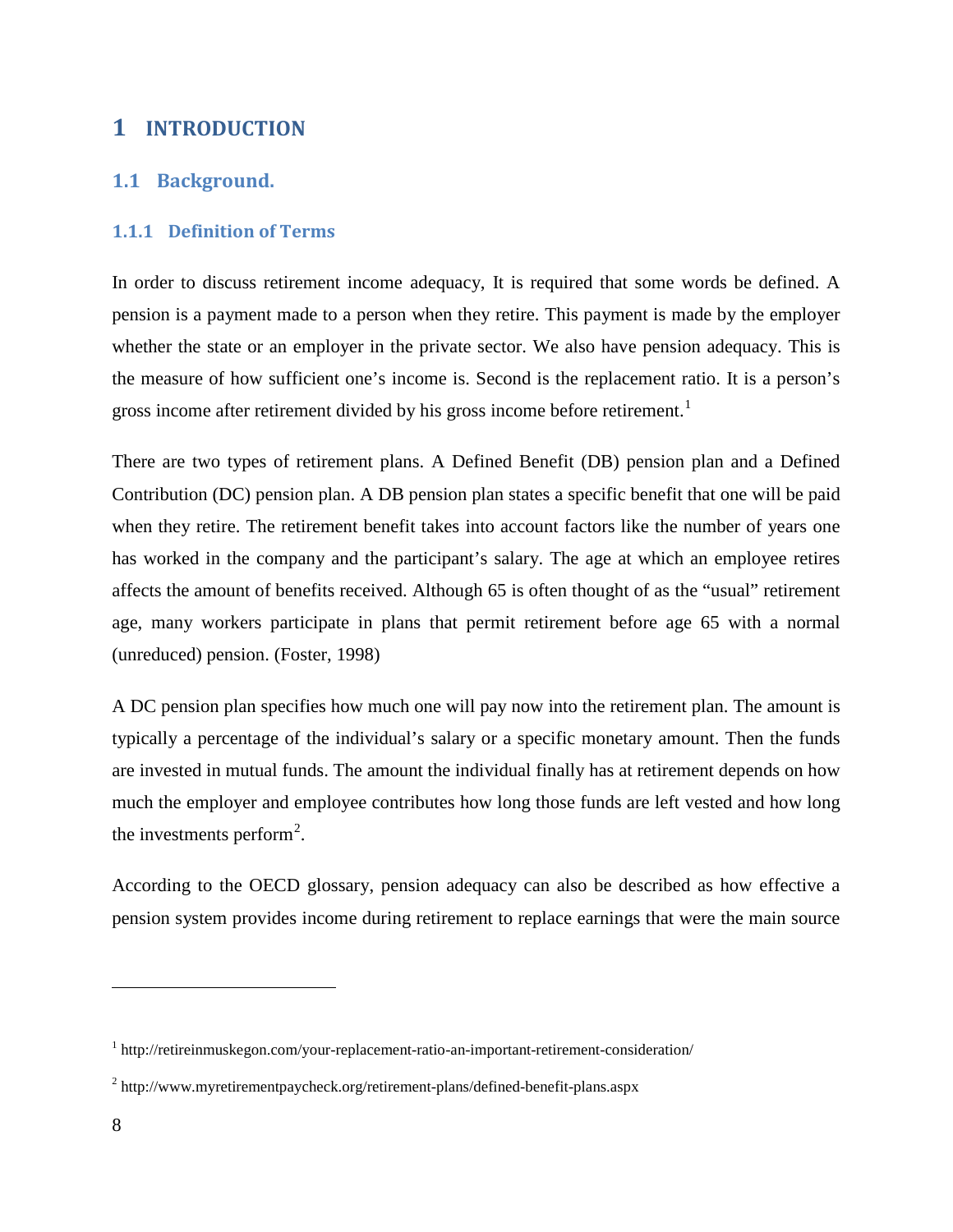of income before retirement. Is a measure of how effectively a pension system provides income during retirement to replace earnings which were the main source of income prior to retirement of workers? Then we have per Capita income. Per capita income is basically the amount of money per person in a specific area.<sup>[3](#page-8-2)</sup>

#### <span id="page-8-0"></span>**1.1.2 Pension Plans**

When discussing pension plans, the population growth of the area under study is required because it is a crucial element to pension providers.



<span id="page-8-1"></span>

Figure 1 shows the growth in GDP of Kenya from the year 2008 and a projection to the year 2017. This information is very important because a growth in GDP indicates a growth in income and with growth in income, there is growth in investment and savings. This is because the people have an increase in their disposable income. The low in GDP in 2008 shows the effects of the Post-Election violence on the economy.

From figure 2, it is clear that there is an increase in the number of the working class and these are the people who will need these retirement benefits. So the nation needs to be prepared to be able

 $\overline{a}$ 

Source: IMF World Economic Outlook 2012

<span id="page-8-2"></span><sup>3</sup> http://study.com/academy/lesson/what-is-per-capita-income-definition-example.html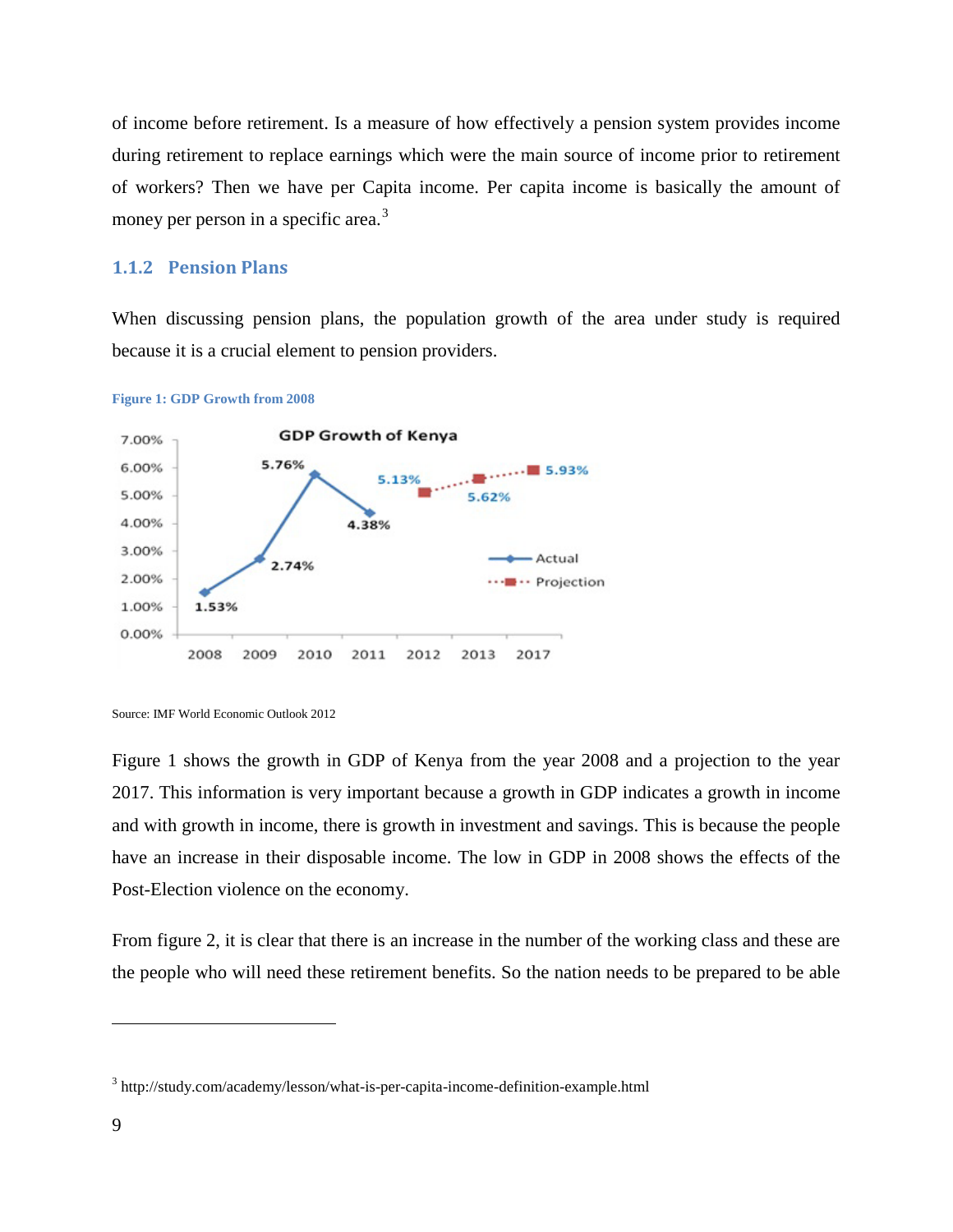to provide adequate benefits to this group. These benefits are either the pension plans or the ill health benefits. An increase in population also means that there will be an increase in savings and an increase in the penetration level of pension in Kenya.



#### <span id="page-9-0"></span>**Figure 2: Kenya Demographic Transition and Growth**

Source: World Bank computations based on United Nations, 2009, World Population Prospects

These pension plans can be viewed in several ways. First, they can be viewed as a source of retirement income for retirees, as an incentive in labor relations. This affects the turnover of employees, the workforce and the timing for retirement. Also pension plans can be viewed in the light of corporate finance because corporate pension funding and asset allocation are an important element in this market (Bodie, 1989). The research took the view that the primary economic function of a pension plan is to provide replacement income in retirement.

Perceived adequacy of retirement income differs significantly by age, gender, race, income, employment status, and planning horizon concurring with the results of previous research.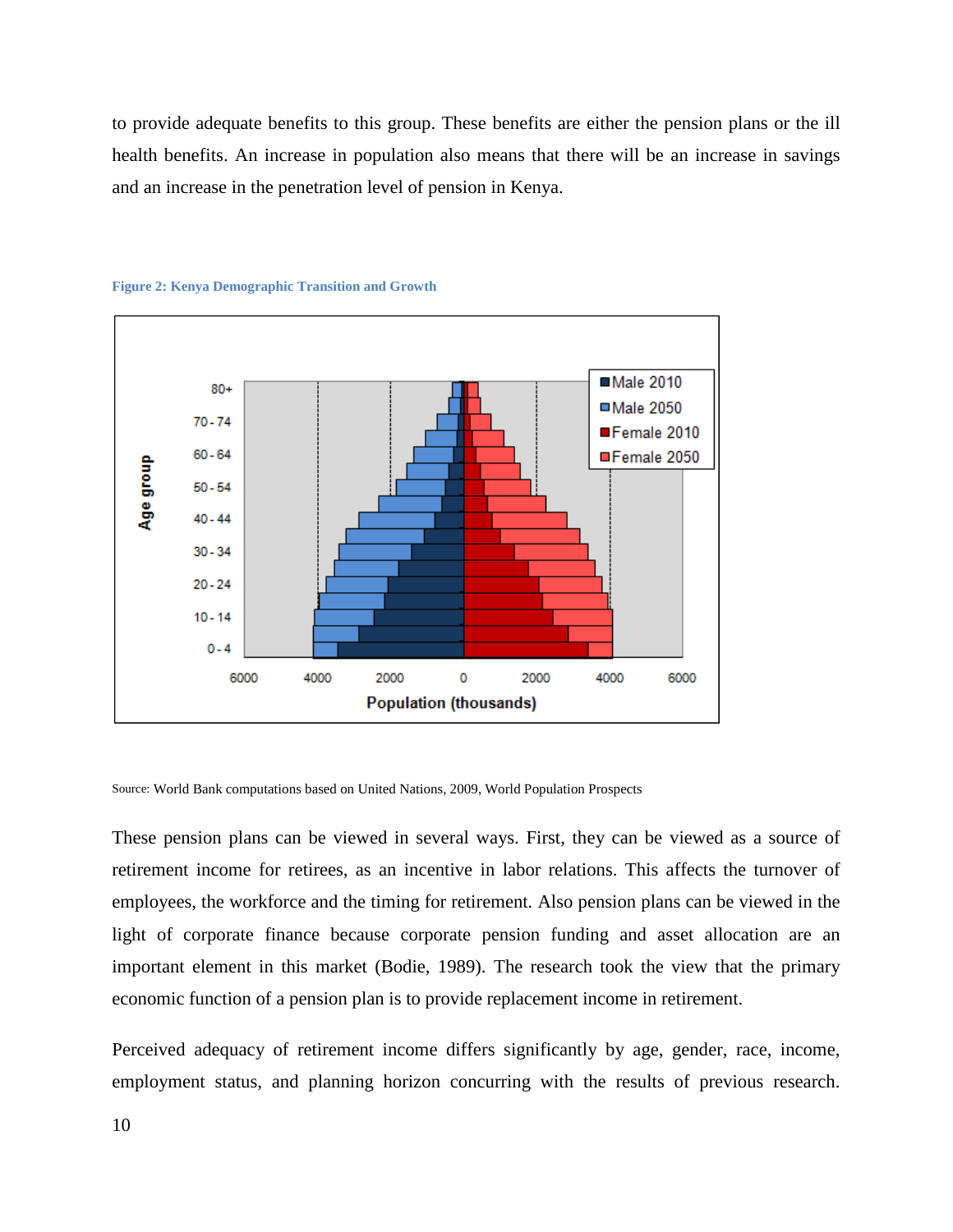Younger respondents were likely to perceive having inadequate retirement income. They may be affected by low paying jobs without benefits, security or pensions. (Y. Lakshmi Malroutu, 1995)

The Retirement benefits system comprises of different tiers of retirement benefit arrangements. The first tier is the Unfunded Government Social Security Schemes, the Mandatory Retirement Benefits Schemes and lastly Additional Self-driven Voluntary Retirement Savings. From (Chirchir, 2009), the paper believes that since the three are supplementary, retirement benefits systems that have the three yield a higher replacement rate.

This inadequacy tends to motivate parties involved and specifically members to save more as they work so as to be able to maintain or improve their standard and eliminate poverty. This saving is known as Additional Voluntary Contribution (AVC).

#### <span id="page-10-0"></span>**1.1.3 Approaches to Retirement Income Adequacy**

There are different approaches to Retirement income adequacy, depending on the values of different stakeholder groups. These different stakeholder groups are; policymakers, employers, and individuals or financial advisors. The alternative measures of adequacy include; Equivalence to pre-retirement standard of living based on the replacement ratio relationship, sufficiency to cover all forecasted future living expenses and minimum needs.

(Burns, 1990) believes that although the elderly have higher per capita income than the nonelderly, social and demographic changes such as increasing number of elderly, increased life expectancies, high divorce rates, changes in real wages, saving rates, and decreasing labor force participation may adversely affect their retirement incomes. The amount of pension one receives is calculated using the replacement ratio. This ratio is important as it defines the investor retirement liability, corresponding investment target and the appropriate savings and investment strategy.

A 1994 Survey by the RBA however showed an actual average income replacement ratio of only 22% for retirees from occupational schemes and this was largely attributed to shorter service durations and non-preservation of benefits on leaving service. The average replacement ratio for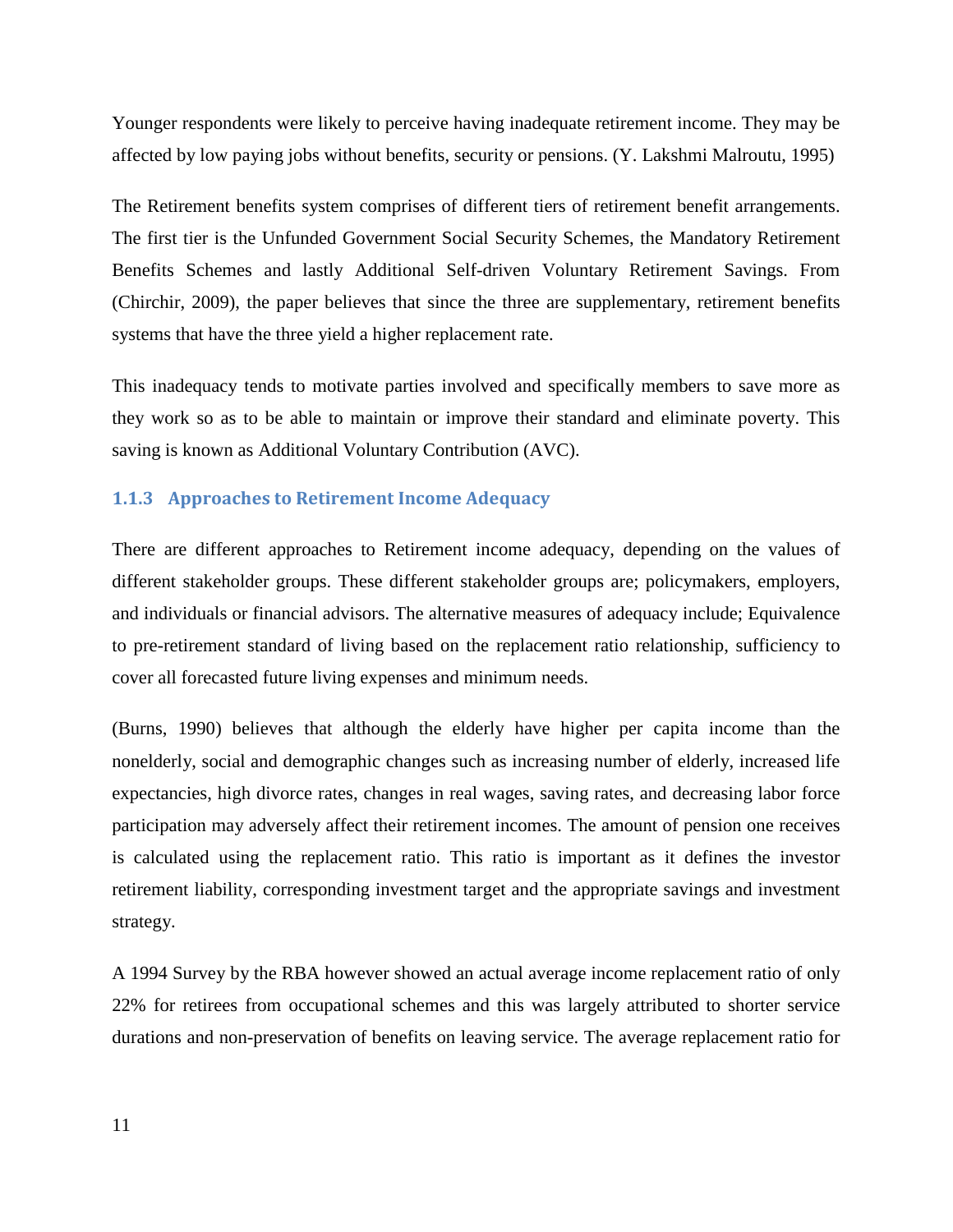the median income quintile household, calculated by Engen, Gale, and Uccello (1999), is expected to be around 72%.

The third corporate objective of the RBA as stated "Increase the Income Replacement Rate to 35% from 20% by 2009" while easy to articulate on paper is not an easy task to achieve. Kenya's estimated overall retirement benefits replacement rate falls far below the ILO (International Labor Organization) recommended rate of 40% per couple. In comparison, this percentage tails further behind those of the developed countries' average of 60% - 70% such as in Demark, Sweden, Australia and Germany and as high as 102% in Luxembourg. (Chirchir, 2009)

This research measures the retirement benefit adequacy with respect to the replacement ratios based on pre-retirement income. This measure is mostly used by employers. Replacement ratios are best used for comparing participant results for large groups, as in the case of employer plans and social programs. On the downside, replacement ratios make it difficult to incorporate individual differences and changes in expenses that occur during the retirement period (Bajtelsmit Vickie, 2013).

#### <span id="page-11-0"></span>**1.2 Problem Statement.**

An increasing number of African countries for example, Kenya, Uganda, Tanzania and South Africa have recently initiated reform of their pension and social protection systems over the last decade. The major drive for these reforms is to strengthen the governance, management and effectiveness of the existing pensions system.

The greatest problem that retirees face is their ability to maintain their standards of living after retirement. These standards of living are measured by calculating the replacement ratios. This raises the question of whether the replacement ratio is, in fact, a perfect indicator of pension adequacy.

This being the case there is need to investigate the measures of retirement income adequacy in terms of its equivalence to pre-retirement's standard of living based on replacement rates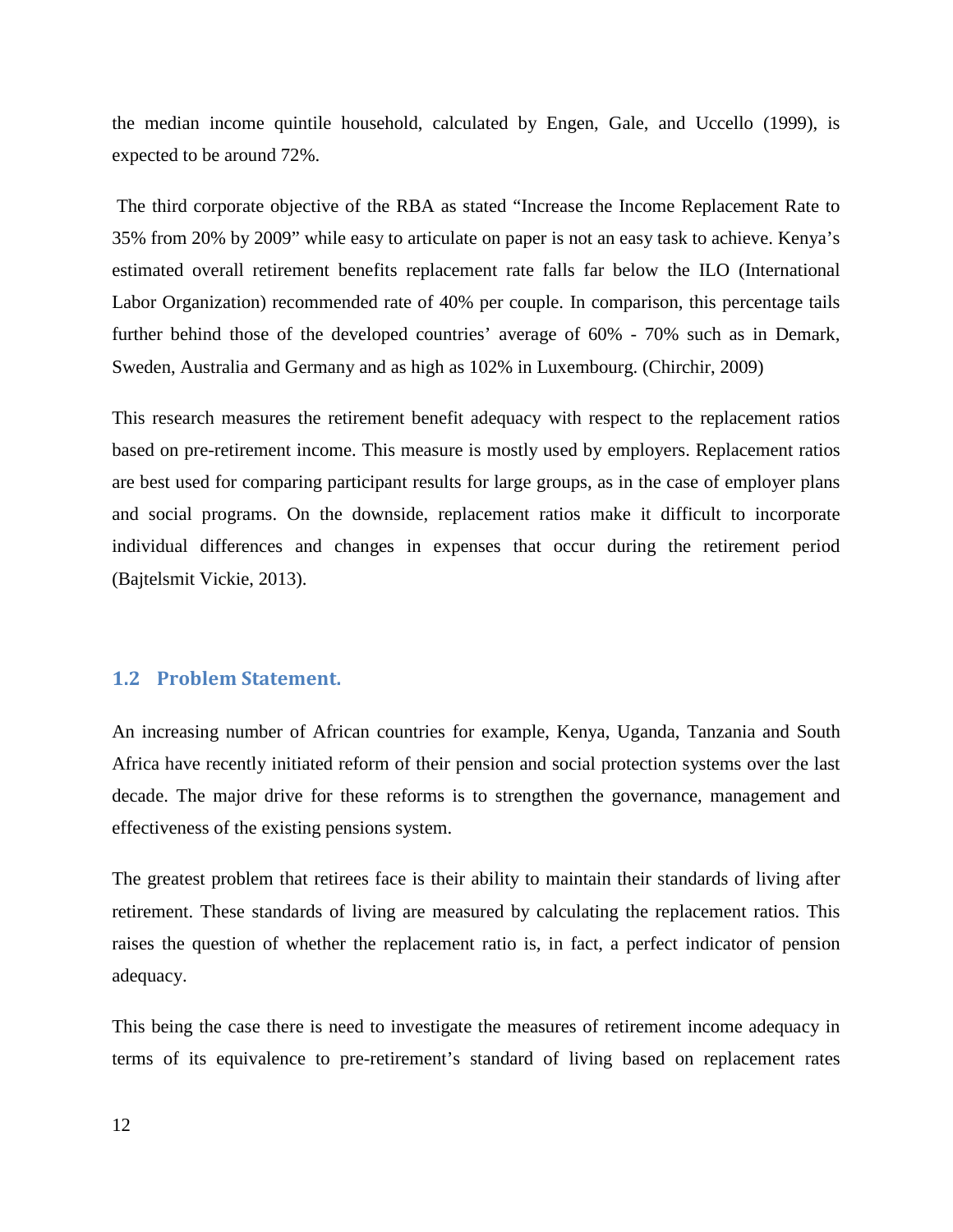relationship between post and pre-retirement income adequacy. This will help cover all forecasted future living expenses and minimum needs as defined by poverty or other threshold.

## <span id="page-12-0"></span>**1.3 Objectives.**

- To determine retirement income replacement ratios for the Kenyan pension system.
- To determine the retirement benefit adequacy using the replacement ratios based on preretirement income.

#### <span id="page-12-1"></span>**1.4 Questions**

What is the Net replacement rate in Kenya? Are the retirement benefits adequate when offered with respect to replacement rates?

## <span id="page-12-2"></span>**1.5 Significance**

This research will be of significance to:

#### Employers

Employers would be very interested in understanding the measures that help them compare the benefits they provide to those provided by their competitors. This is done mainly so that the employer can meet the business objectives.

#### Regulators

The regulators include the players in the market for example The RBA and the KRA. The RBA are concerned with the regulation of the pension industry. They are also concerned with the design and affordability of social benefits. KRA on the other hand is more interested on the tax policies and the distribution of taxes for social benefits. They are concerned with regulations and tax policies.

#### Financial Industry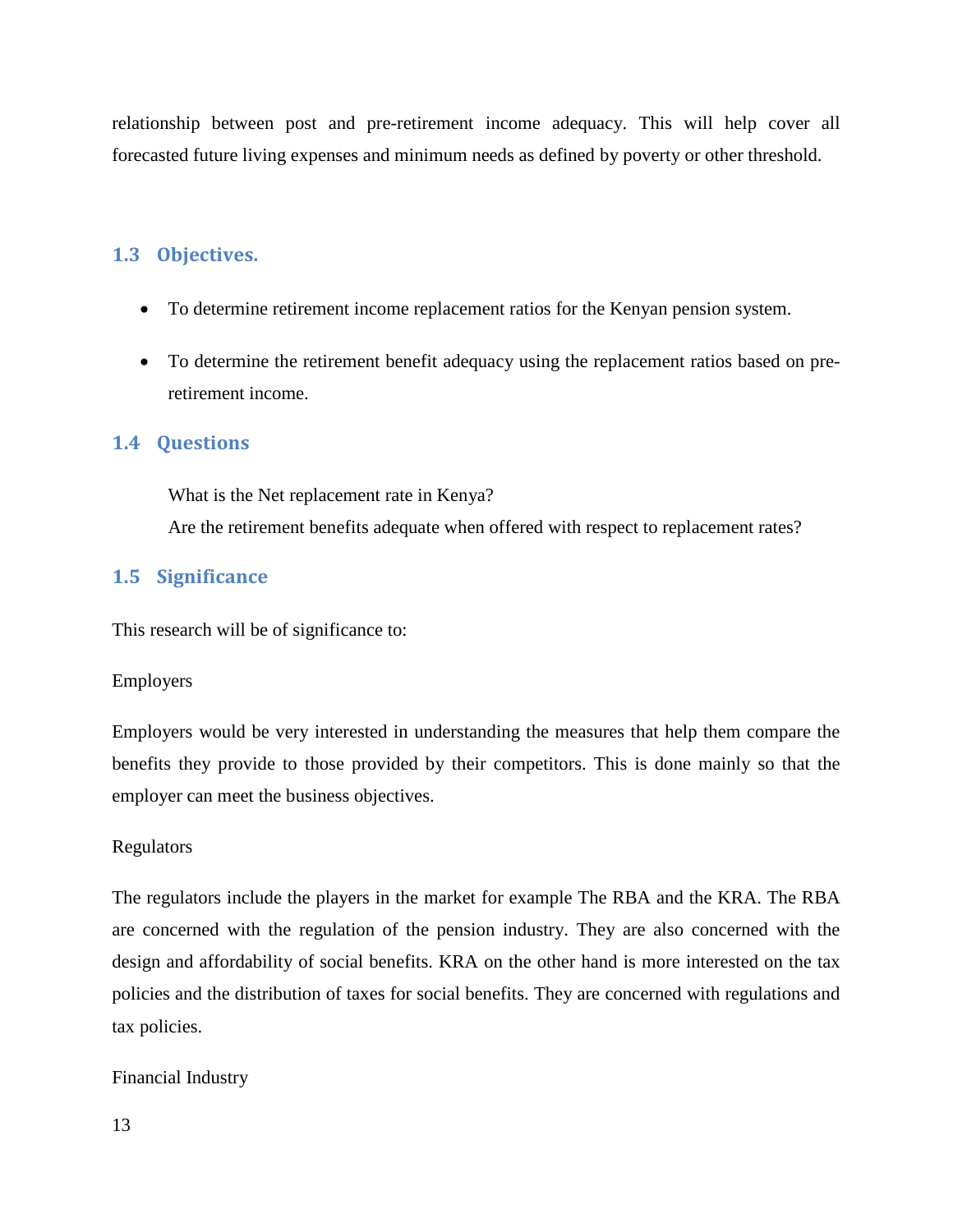The players in the industry support the employers, plan sponsors, individuals and financial advisors by developing products services and software that meet the needs of each of the groups. The industry is particularly interested in understanding needs and the purchase behavior with regards to annuities and medical insurance for older people.

#### Individuals

An individual will need a draw down plan adjusted with changing circumstances. They will also need an income needs forecast. Planners will also need to be able to explain the plan in order to justify the monthly savings goals and lump sum targets for clients.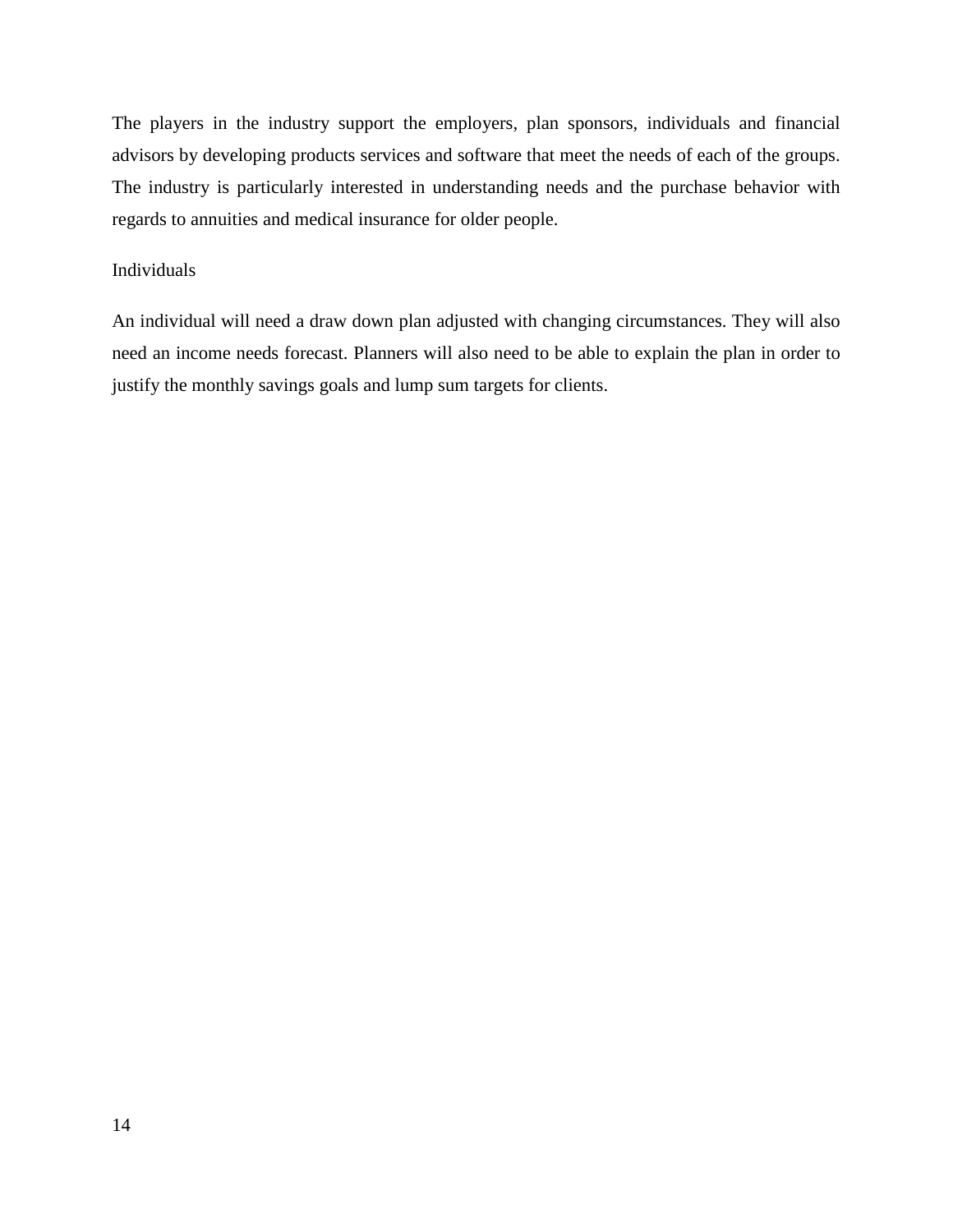## <span id="page-14-0"></span>**2 LITERATURE REVIEW**

## <span id="page-14-1"></span>**2.1 Introduction**

Several studies have focused on the importance of financial status to retirement preparation and satisfaction. An example is the United States of America which has so far depended on the so called three legged stool to finance retirement. Their legs are; Social Security, Private Pension and Additional Personal Savings also known as additional Voluntary savings. (Uccello, 2005).

#### <span id="page-14-2"></span>**2.2 Income Adequacy**

Richardson and Kilty (1989) found that income was one of the important predictors of financial planning as well as age. They discovered that the closer the people were to retirement, the more likely they were to invest or save. The family cycler affects the ability to plan and divest. After children are raised, then they leave home, there are now more free funds that can be saved for retirement.

(Shore, 1995) States that retirement preparation increases with age and that financial preparation for retirement is greater among the older age groups. In anticipation of retirement, planning may be initiated as early as fifteen years before retirement. Moreover, job mobility, occupational employment, and low pension rate coverage weaken the retirement income prospects of even those workers who spent most of their adult life working.

The calculation of retirement income adequacy can be viewed from three different angles. Income adequacy can be defined as a constant nominal level of consumption during retirement as during working years. This means that the consumption needs are expected to decline during retirement over time but in an arbitrary way.

Secondly, real consumption may decline if the marginal utility of consumption is held constant and uncertainty about income and life expectancy are introduced (Engen, 1999).As households must consider an uncertain future, their marginal utility of certain consumption today is higher than the marginal utility of uncertain consumption in the future.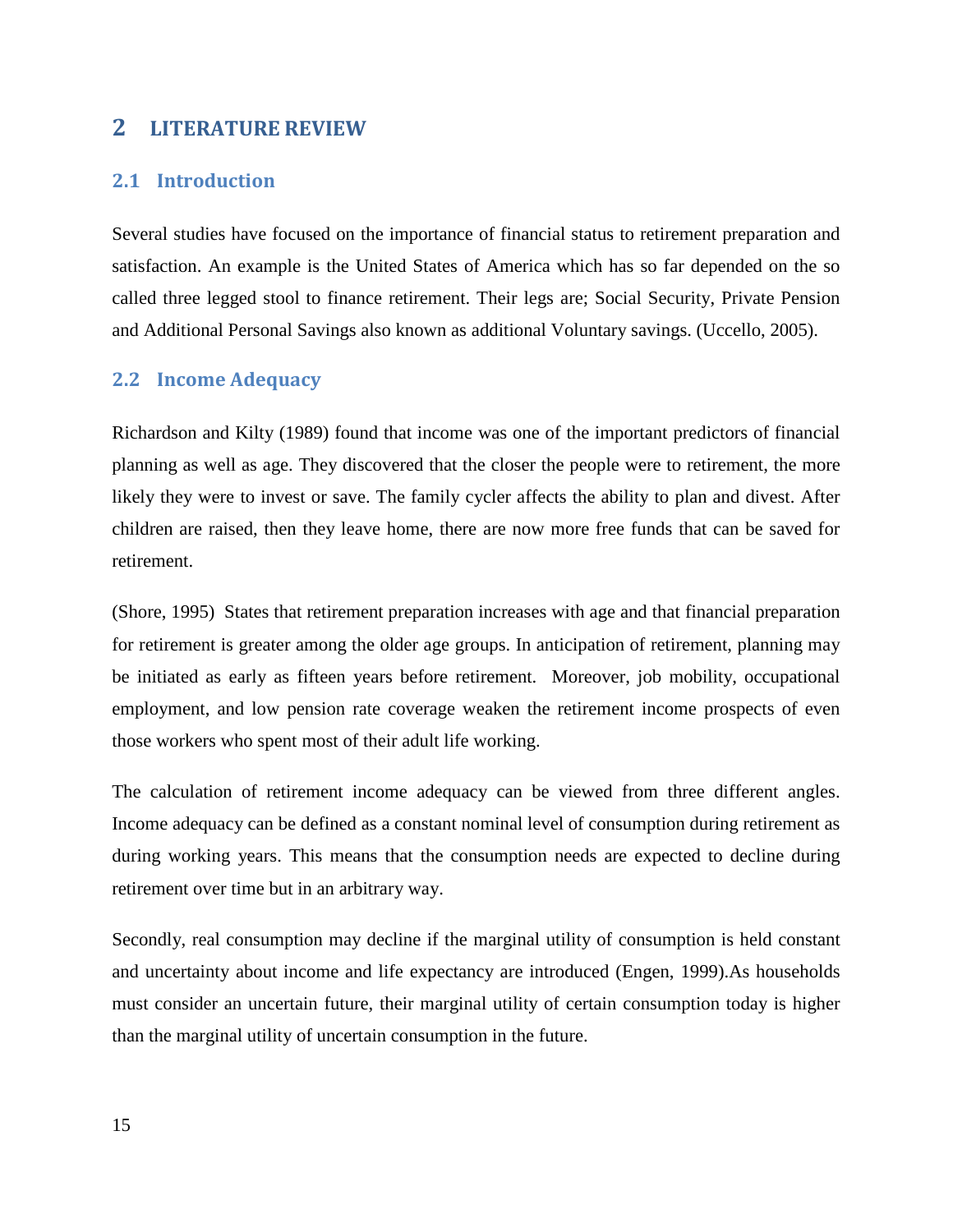Lastly, a household can be considered prepared for retirement if they can maintain a similar real level of consumption as during its working years. Experts say that retirees need 70-80 percent of their prior earnings to keep their standards of living in retirement. Moreover, social security today replaces about 40 percent for an average earner at 65 years. Most retirees rely on social security for most of their income. Pensions are a distant second source of income while income from assets is third. (Lavery, 2007).

Traditional replacement rate studies measure income adequacy at retirement, but do not always track income and spending into advanced old age. If some types of income (such as pensions) do not keep up with the cost of living or if some expenses (such as health care) rise faster than income, then income will become less adequate as retirees grow older. (Reno V. P., 2007)

Pension adequacy concentrates on the ability of one's pension to sustain their life in retirement at the same standards of living as their life before retirement. There are many papers written on whether the replacement ratio is an adequate indicator of pension adequacy. From the pension institute, the paper, The Replacement Rate: An Imperfect Indicator of Pension Adequacy in Cross Country Analyses concludes that in fact, the replacement rate, which is the most popular measure, is in fact not a sufficient indicator. Though their research is mainly based in the euro zone.

#### <span id="page-15-0"></span>**2.3 Models in Adequacy of Saving**

There are tree widely accepted hypotheses of saving. The Life Cycle Hypothesis, the Permanent Income Hypothesis and the cumulative advantage/disadvantage model. They all imply that individuals plan their consumption path over their lifetimes in ways that maximize their satisfaction. (Kotlikoff, Spivak, & Summers, 1992). It is believed that left to their own devices, individuals would fail to save adequately and find themselves poor in their old age. This section will look into each of these hypotheses.

#### <span id="page-15-1"></span>**2.3.1 Life Cycle Hypothesis**

This hypothesis has been used by many economists as a standard way of thinking of a way of allocating time, effort and money. The hypothesis has a respected history in the economics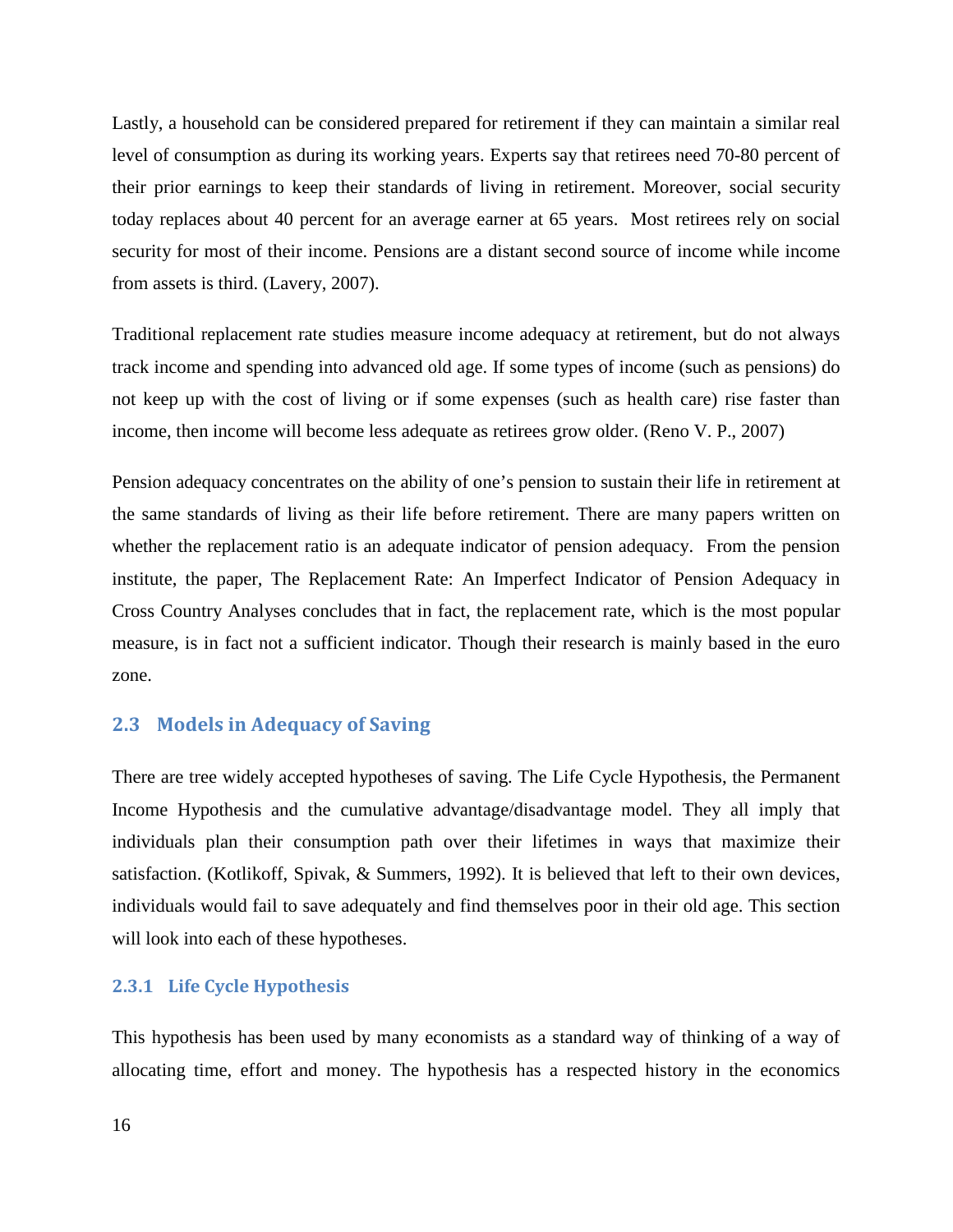profession with roots in the infinite horizon model by Ramsey bone in 1926 and finite Horizon Model of Fisher (1930) the and Modigliani and Brumberg (1956).

Findings from the paper done by (Beck, 1984) revealed that it was the socially and economically advantaged worker who was most likely to have an opportunity to participate in the retirement preparations programs. Older workers who would benefit more from these programs, those with less education, lower occupational status, no occupational coverage, and consequently low retirement income are the least likely to have access to such programs and services. Retirement preparation consists of activities that are least pursued by those who need it most. These are women, Single headed households and the economically disadvantaged. (Hayes, 1993)

In the life cycle hypothesis, the method states that most people will want to smooth their income over their lifetime. It states that earlier in one's life, expenditure may exceed income due to major purchases like buying a house and starting a family. It implies that people try to vigorously save before retirement because they think they will dis-save after retirement. Here, one is assumed to borrow from their future incomes. By the time they enter into mid-life, their expenditure and income levels out. At this time, the individual pays back past borrowing and starts saving for the future. At retirement, the individual starts to de-save and live off retirement income until they die. (Ruby, 1999).

#### <span id="page-16-0"></span>**2.3.2 Cumulative Advantage/Disadvantage Model**

The distribution of economic well being of the people working is determined by the direct works of the labor markets. Whereas the elderly people rely mainly on public and private benefit programs. It is often assumed that the income in retirement is more equally distributed as compared to income of the working class (Fuchs, 1984) .

One interpretation of the distribution of the economic well being of the elderly is described as the rising tide model. It suggests that because benefit programs account for a substantial share of the elderly people's income, and they are designed to lessen need, a leveling process produces a narrowed distribution of income. (Shea, 1990)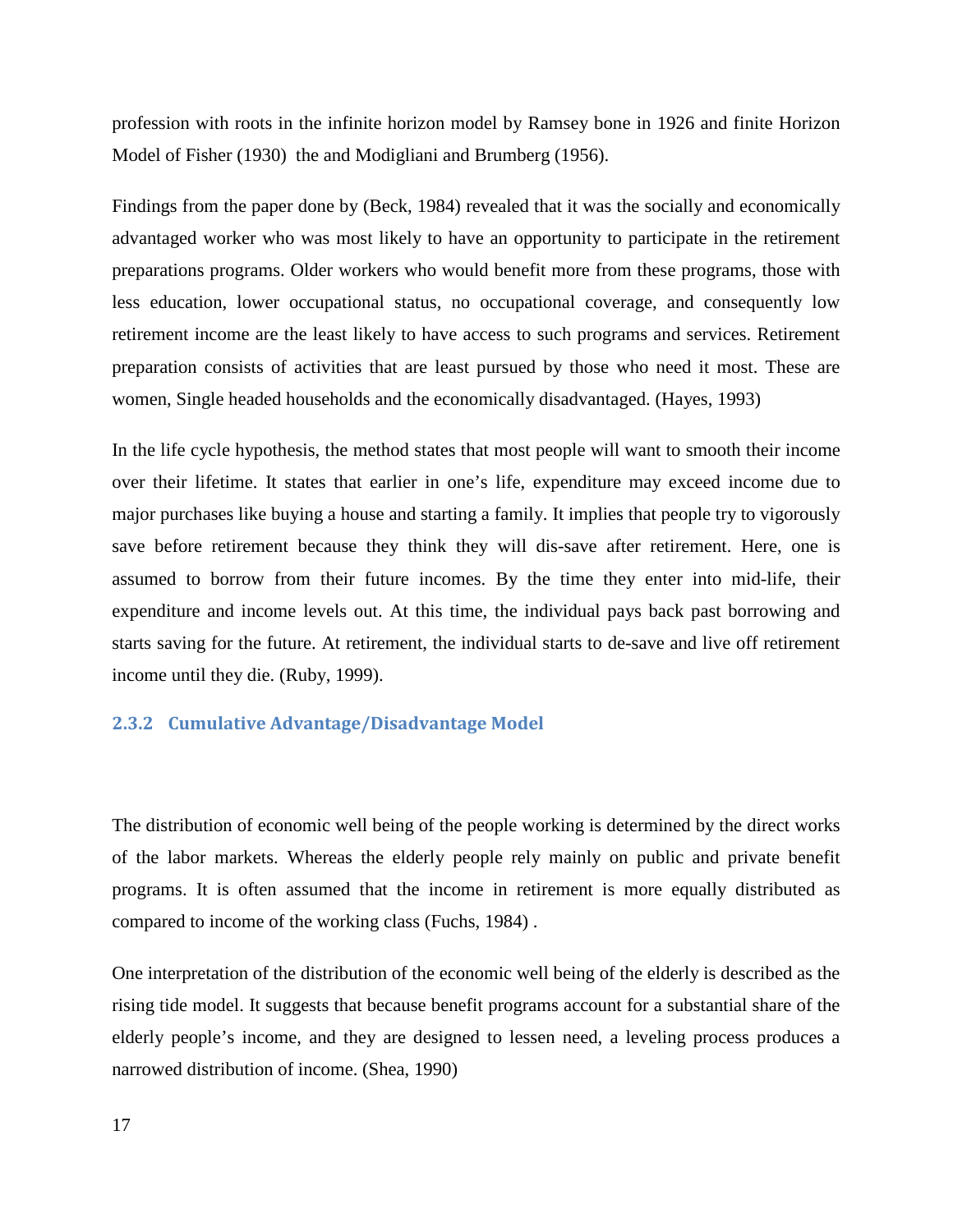An alternative model is the Cumulative Advantage/Disadvantage Model. This focuses on the ways in which inequalities can be magnified throughout the life course. Those initially advantaged, are more likely to receive a good education, leading to good jobs, better health, better pension coverage and thus better retirement benefit income.

(Leon, 1985) Identified a recursive model of economic status in retirement that pointed to a chain of factors where previous conditions influenced later ones. He found that the family's socioeconomic and demographic characteristics determine a large extent the educational attainment, which then influences occupational achievement. At the same time family background and demographic characteristics influence the possession and level of personal economic and business assets.

A number of other previous papers have presented estimates of the social security and pension wealth. From the paper done by Martin Feldstein in 1974, we see that he introduced the concept of social security wealth and went as far as to develop a methodology. His main interest was the social security wealth aggregate level together with its effect on aggregate savings and retirement patterns. (Feldstein, 1974). He then went ahead and did another paper in 1976, using the Federal Reserve Board's 1962 Survey of Financial Characteristics of Consumers (SFCC), considered the effects of social security wealth on the overall distribution of wealth. He found that the inclusion of Social Security wealth had a major effect on lowering the overall inequality of total household wealth.

Edward Wolff followed up the paper done by Feldstein in 1976 by examining the distributional implications of both Social Security and private pension wealth. These studies include Wolff (1987), which used the 1969 Measurement of Economic and Social Performance (MESP) database and was the first paper to add estimates of private pension wealth and examine their effects on the overall distribution of wealth. The paper showed that, while Social Security wealth had a pronounced equalizing effect on the distribution of "augmented wealth" (defined as the sum of marketable wealth and retirement wealth), pension wealth had a dis-equalizing effect. The sum of Social Security and pension wealth has, on net, an equalizing effect on the distribution of augmented wealth. Wolff (1988) examined the implications of including both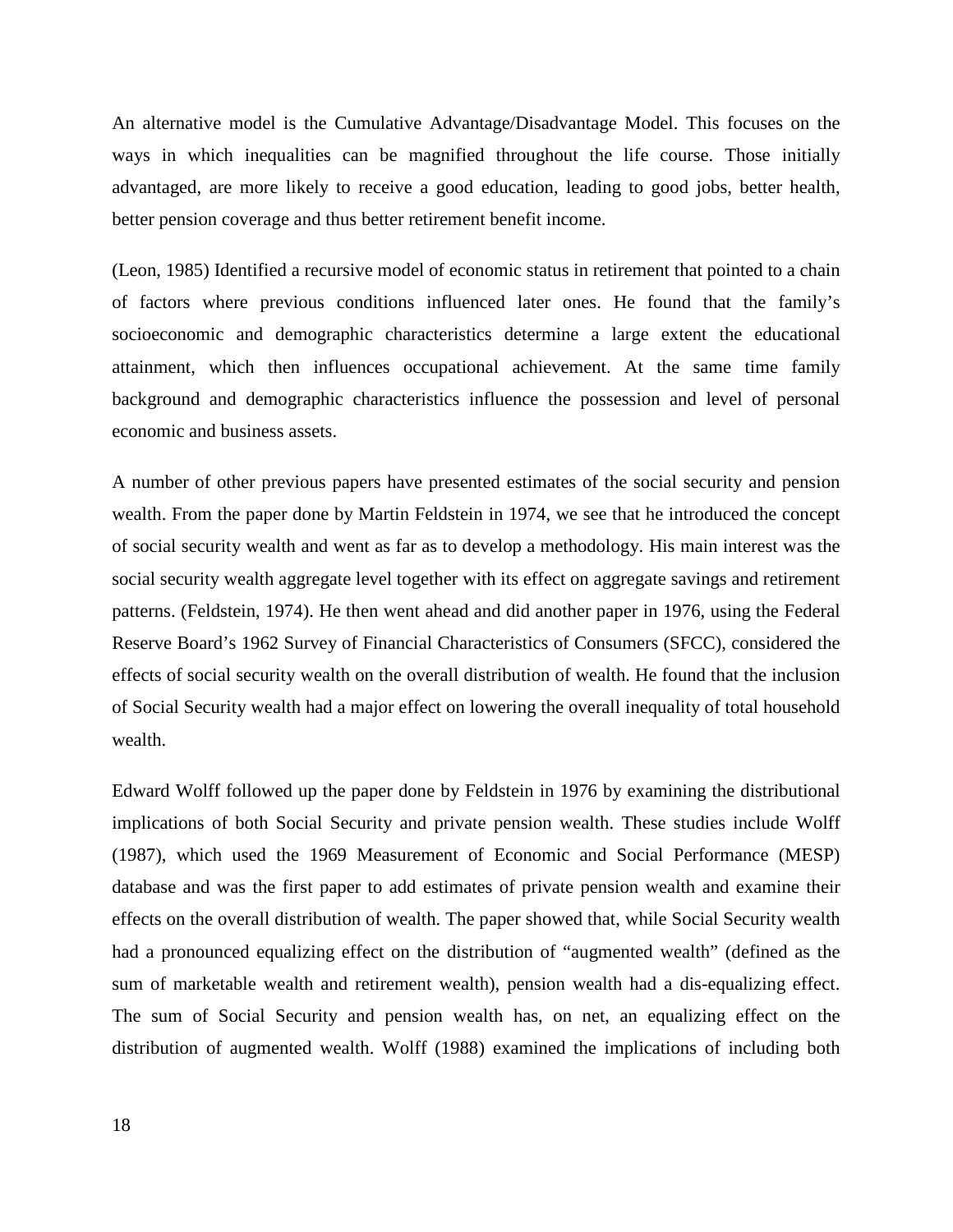Social Security and pension wealth for estimating the life-cycle model of savings; Wolff (1992) addressed the methodological issues in estimating both Social Security and pension wealth.

Papers done by Wolff 1993a and 1993b extended the estimates of Social Security and pension wealth to the 1962 SFCC and the 1983 SCF; and Chernick and Wolff (1996) examined the levels of Social Security benefits and Social Security wealth on the basis of the 1989 SCF by age group, lifetime earnings quintile, and family structure. Wolff (2002a) re-examined the distributional effects of retirement wealth based on the SCF from 1983 to 1998 and found that Social Security continued to have a mitigating distributional effect. With respect to defined contribution wealth, though, Wolff (2003) found that the rise in defined contribution wealth has led to greater wealth inequality.

#### <span id="page-18-0"></span>**2.3.3 Permanent Income Hypothesis Model**

There is also the Permanent Income Hypothesis (PIH) model. This one also tries to describe how people distribute their wealth over time so that it does not fluctuate with short run fluctuation in income. Peter Diamond, who conducted the first ever systematic study of the adequacy of retirement income, concluded that in the absence of Social Security, a substantial fraction of the population would be inadequately prepared for retirement. The Interim Report of the President's Commission on Pension Policy (1979) reached a similar conclusion. (Kotlikoff, Spivak, & Summers, 1992).

Mark Aguiar and Erik Hurst State that the PIH is based on two premises. First, the individuals wish to equate their marginal utility of consumption across time and that they are able to respond to income changes by saving and dis-saving. This implies that today's consumption will respond differently to changes in income depending on whether the changes were expected e.g. retirement or unexpected e.g. loss of a job. (Hurst, 2007)

Decisions on retirement savings are irreversible. An individual cannot undo his previous consumption or enjoy his wealth with the benefit of hindsight. This is because there might possibly be a change in tastes between the saving period and the actual retirement.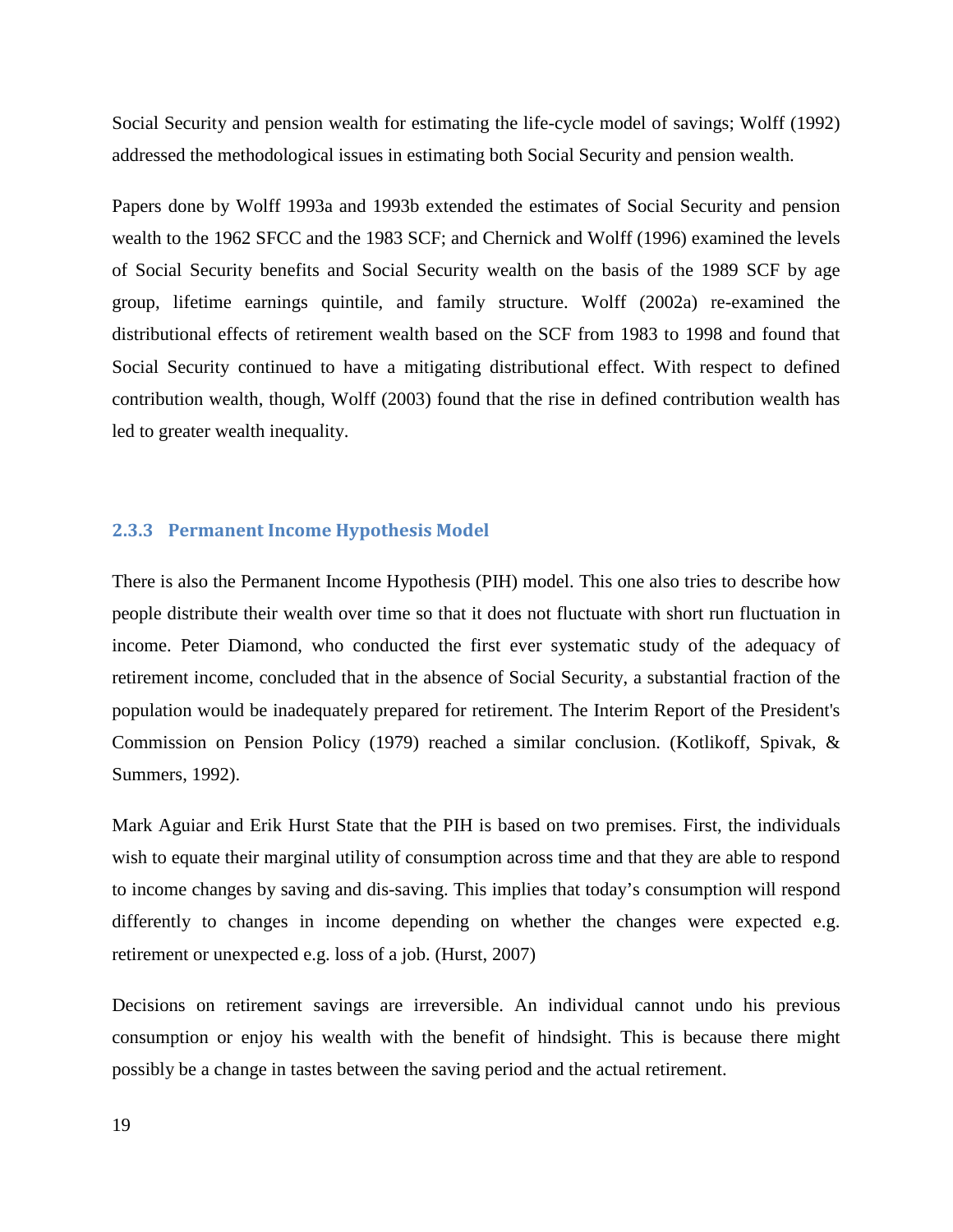The model described by (Hurst, 2007) is a canonical model in which an individual lives  $T+1$ periods and earns  $y_t$  in period  $t=0,...,T$ . The model assumes that the income stream is known at time zero. It also assumes that the individual can borrow and lend freely at an interest rate r . The standard model also assumes that the future is discounted at the rate  $0 < \beta < 1$  and utility is additively separable across time and additively separable across consumption and leisure. For simplicity, we treat leisure as fixed and treat income as exogenous to the consumer The budget constraint then implies that consumption in each period equals the annuity value of the present discounted value of income, or "permanent income", such that

$$
c = r \sum_{t=0}^{\infty} (1+r)^{-t} y_t
$$

$$
y_t = y_p + y_v
$$

Where  $y_p$  represents the permanent component that represents the personal attributes of the earners in the unit, such as their training, ability, personality and  $y_v$  represents all other factors that may affect income. The ability to borrow and lend is key in the PIH because it allows individuals to transfer their income across periods at the rate  $(1 + r)$ .

#### <span id="page-19-0"></span>**2.4 Retirement Income Adequacy Risks**

There are several risks that the adequacy of retirement income faces. These are: investment risk, longevity risk, inflation risk, retirement age and inadequate savings. Pension fund investment risk comes from three main sources. One, risk that the fund will fall in value, risk that the fund's return will not keep up with inflation and the risk that the pension fund does not perform well enough to keep pace with the growth in cost of providing pension benefits.<sup>[4](#page-19-1)</sup>

 $\overline{a}$ 

<span id="page-19-1"></span><sup>4</sup> http://www.pensionsauthority.ie/en/LifeCycle/Investment\_risk\_and\_reward/Investment\_risk/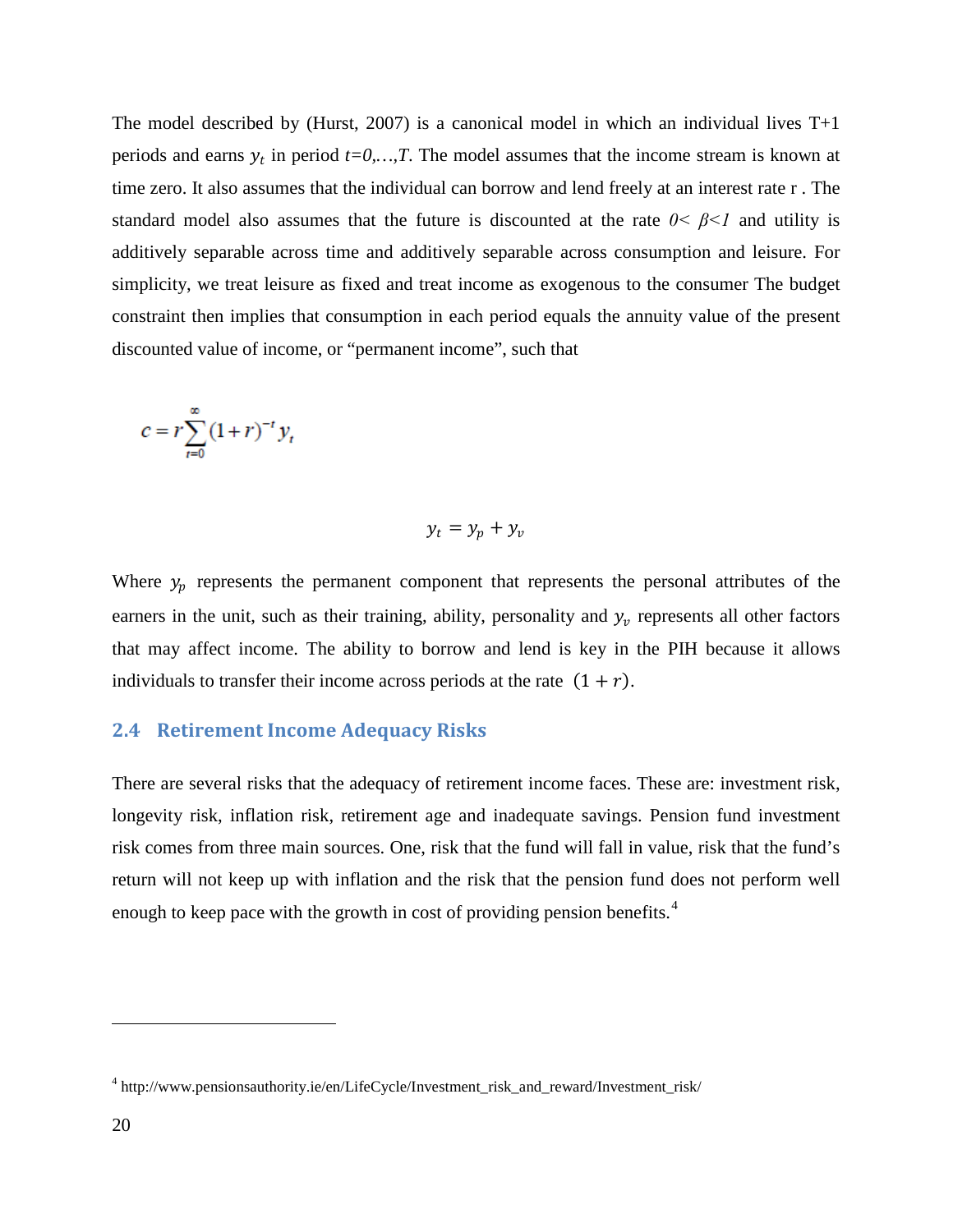With inflation, increase in inflationary expectations increases the nominal rate of interest. Additionally, nominal rates of interest including long term rates become more volatile. Given that the liabilities of a defined benefit pension plan are nominal in form, changes in interest rates greatly affect the value of these liabilities. (Bulow, 1982)

Longevity risk is the risk of the population living longer than expected because of medical advances or declining health risks such as smoking and excessive consumption of alcohol. Longevity risk affects governments who have to fund promises to retired individuals through pensions and healthcare from a shrinking tax base. It also affects corporate sponsors who fund retirement and health insurance obligations to former employees accrued over many years. Finally, individuals who may have reduced or no ability to rely on governments or corporate sponsors to fund retirement (Jones, 2013).

The age at which an employee retires greatly affects their expected retirement adequacy. Retiring earlier than age 65 has a dramatic impact on replacement resources because of reduced Social Security and pension benefits, increased years spent in retirement, and a decreased savings period. In addition, retirement needs will increase, particularly medical needs in the years before retirees become eligible for Medicare. The majority of employees may not be able to enjoy early retirement in the same way as was experienced by prior generations.<sup>[5](#page-20-0)</sup>

Finally, there is the risk of inadequate savings. It goes without saying that if a person saves little, and then their retirement income will also be of the same measure. This risk can also be viewed in such a way that there is a risk of the savings made being inadequate and not being able to meet the needs of the member.

 $\overline{a}$ 

<span id="page-20-0"></span>The 2012 real deal report by AoN Hewitt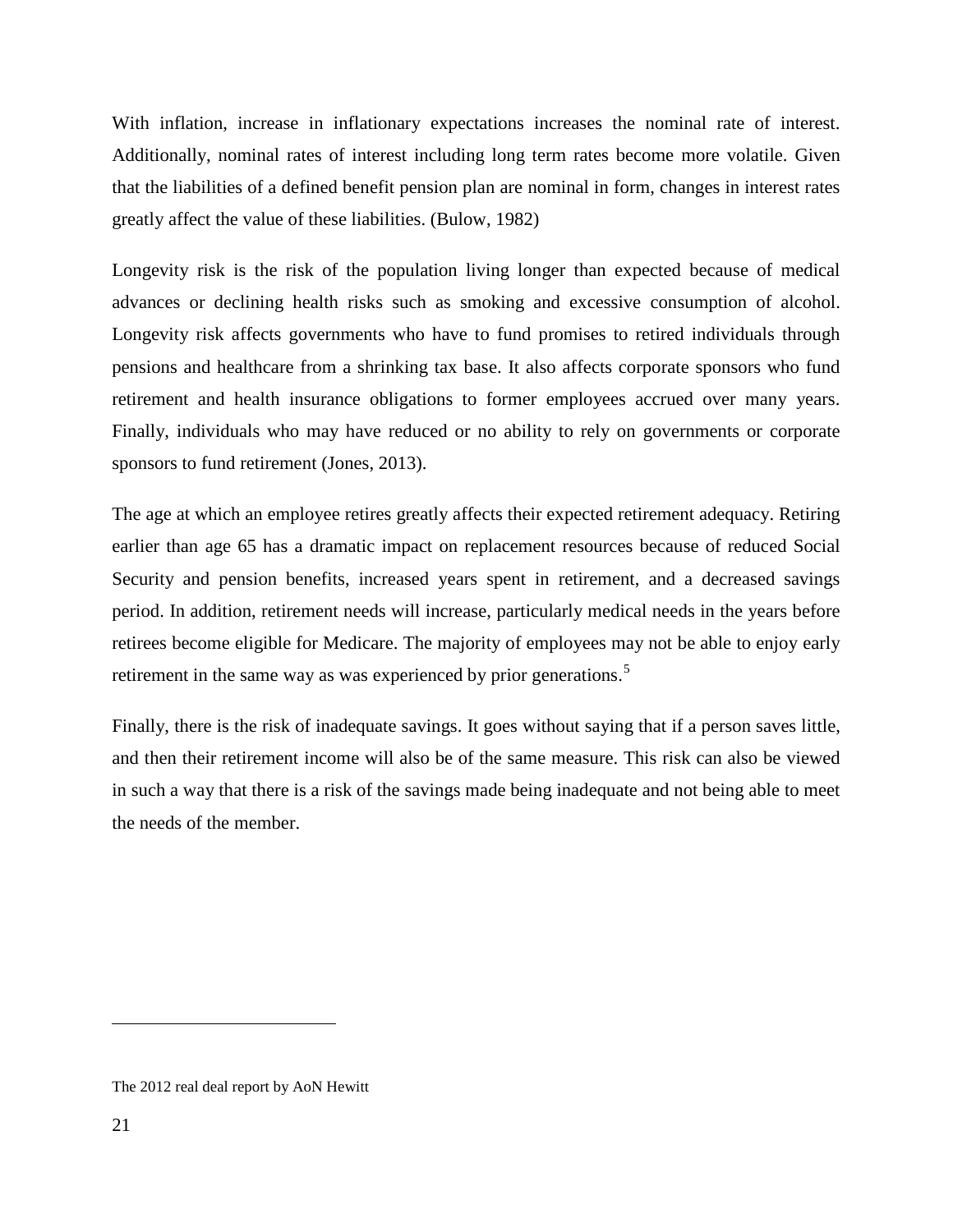## <span id="page-21-0"></span>**2.5 Limitations of Using Replacement Ratio**

Even though this paper focuses on the use of replacement ratio to calculate the adequacy of retirement income, it is important to note that the Replacement ratio has several limitations. These are:

The funds used during the period the children are in school may or may not continue depending on when the children are considered independent.

It does not take into account the mortgage status, purchase of another house or downsizing of a house.

There is change in spending needs and priorities for retirees over time. For example, retirees may travel more in the earlier years of retirement and less in the later years. Replacement ratio does not take this into account.

- When pre-retirement earnings vary substantially, earnings near retirement age are not a good base from which to estimate required retirement income.
- As individuals make decisions about retirement, they often have to choose between scaling down and working longer. Replacement ratios do not provide help in evaluating these tradeoffs.

# <span id="page-21-1"></span>**2.6 Conclusion**

Even with the limitations, the replacement rate has proven to give an approximate value for retirement income and thus will be a good measure for retirement adequacy. This paper will use the income replacement ratio to estimate the adequacy of retirement income using the permanent Income Hypothesis Model.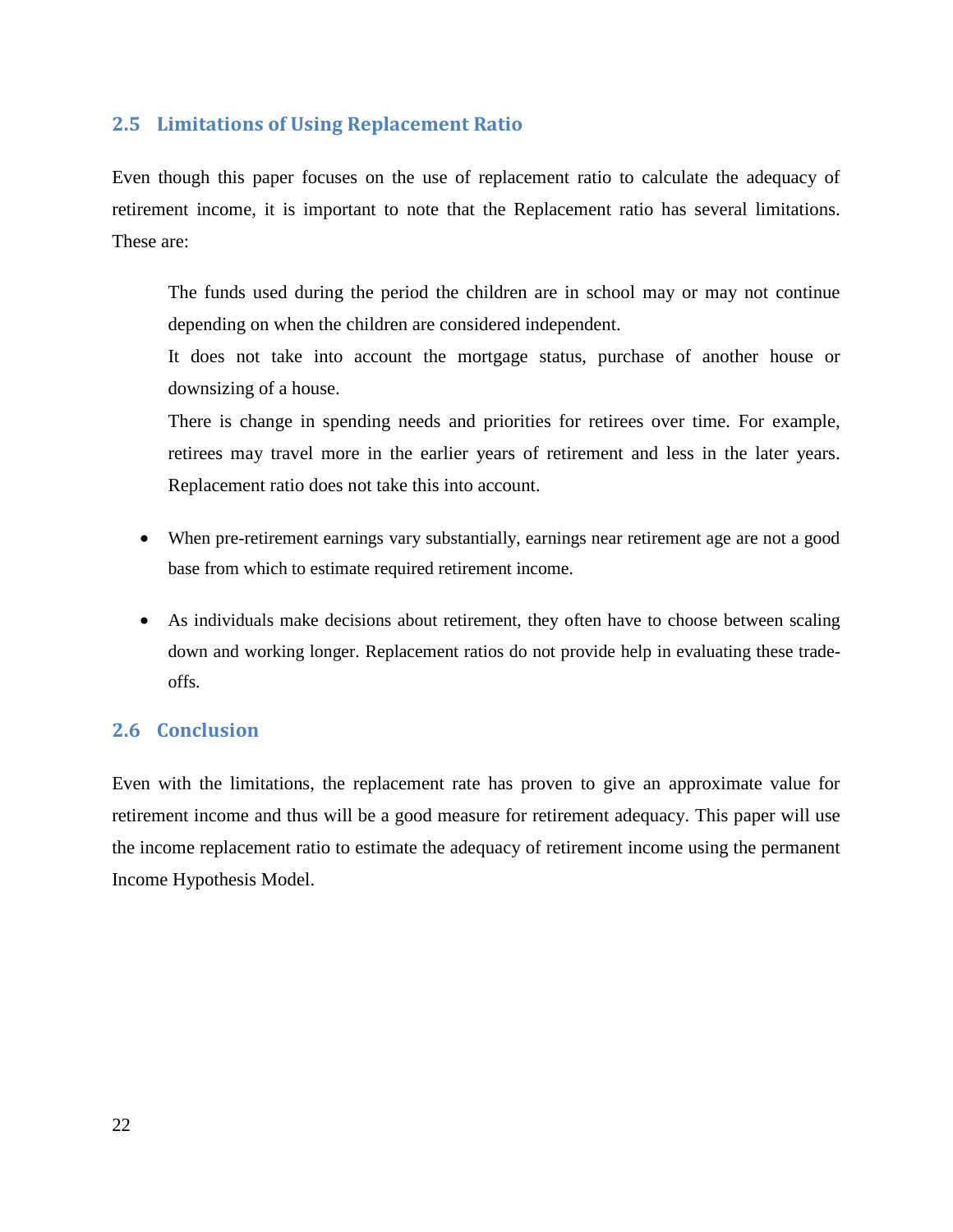# <span id="page-22-0"></span>**2.7 Conceptualized Framework**

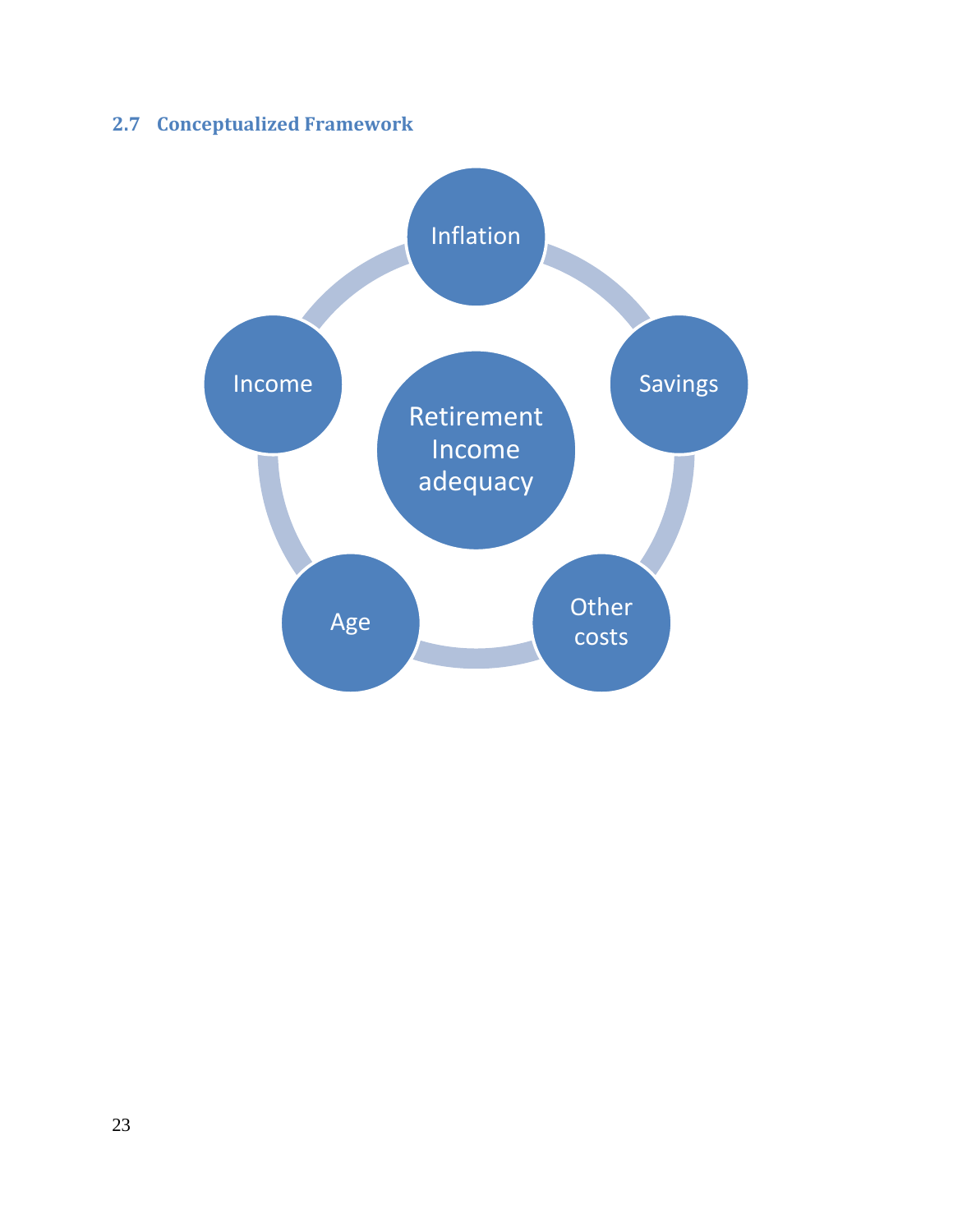# **3 METHODOLOGY**

#### <span id="page-23-1"></span><span id="page-23-0"></span>**3.1 Introduction**

This chapter describes how the study was conducted, the steps and procedures involved. The chapter comprises of the research design, study population and sample, data and data collection, the models, comparison of the models and a conclusion.

#### <span id="page-23-2"></span>**3.2 Research Design**

The study will adopt a descriptive research design. This is because the study is aimed at answering the question on replacement rates. Also the study uses survey methods. The study is a longitudinal study because it concentrates only on the middle income earners for a specified period. The study is also quantitative in nature. This is due to the fact that a quantitative research is more objective than subjective.

#### <span id="page-23-3"></span>**3.3 Population/ Sample**

The population used in this study consists of the soon to retire employees and pensioners. This is because, it is prudent to use employees who are almost in their retirement to calculate the replacement rate as it is more applicable to them than to those who have just begun working. The sample used for the study is a sector of the soon to retire employees and pensioners who are middle income earners with formal jobs in Kenya. This is due to the fact that in this income bracket, employees have more disposable income and thus can put some of it aside for their pension. The sampling method used in this paper is random sampling.

The sample the paper is focusing on is a group of retirees and pre-retirees from a well known pension administrator in Kenya. The limitation of the study arises because the study only concentrates on middle income earners in the formal sector forgetting that there are those in the same income bracket but with informal jobs.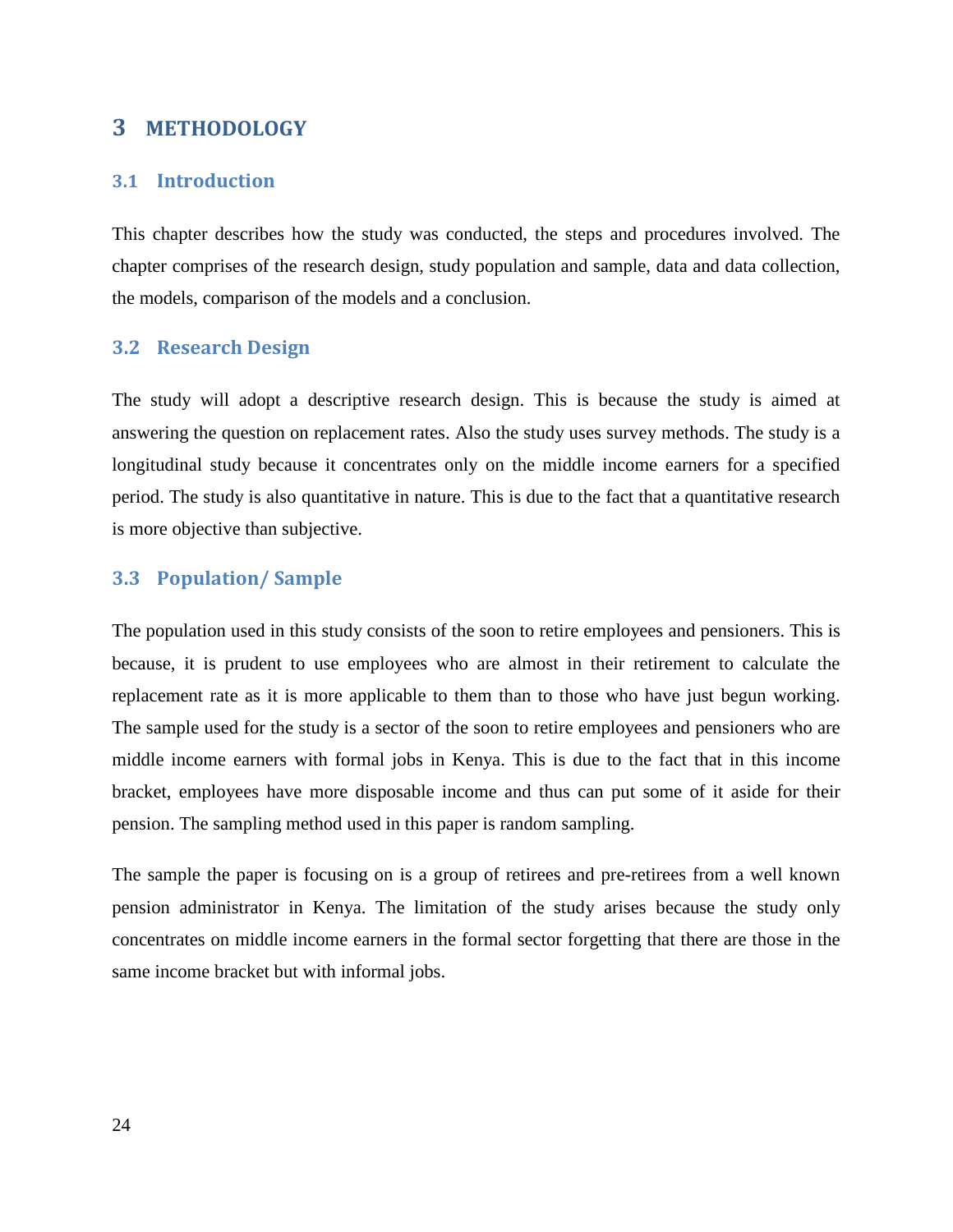## <span id="page-24-0"></span>**3.4 Data and Data collection**

The data used for this paper was randomly selected from two of the registered pension schemes in Kenya. The data collected will be analyzed and the findings will try to measure the adequacy of retirement income. The data collected and analyzed is data for middle income earners in Kenya. They were obtained form a retirement Industry provider within the Kenyan retirement industry. The study focuses on middle income earners because they have disposable income from which they can save for retirement.

#### <span id="page-24-1"></span>**3.4.1 Variables in Data**

The first set of data collected consists of the age at retirement, the final annual salary, the lump sum and the pension annuity. The second set of data consists of the age at retirement, income before retirement, the contributions remitted in the defined benefit, defined contribution and social security benefits. The data used is a sample of the middle income earners

#### <span id="page-24-2"></span>**3.5 Models**

The retirement income adequacy will be determined by comparing the net replacement ratio calculated from the data to that offered as adequate by the Organization for Economic and Cooperation development (OECD) and the World Bank.

According to the Kenya National Bureau of statistics, the Kenyan middle class is defined by anyone who is spending between Kshs. 23,670 and Kshs. 199,999 per month. This paper is thus focusing on this group of individuals and tries to see whether their retirement income is indeed adequate. This study concentrates on this group of individuals.

The replacement rates can be calculated in two main ways:

Income replacement approach Consumption replacement approach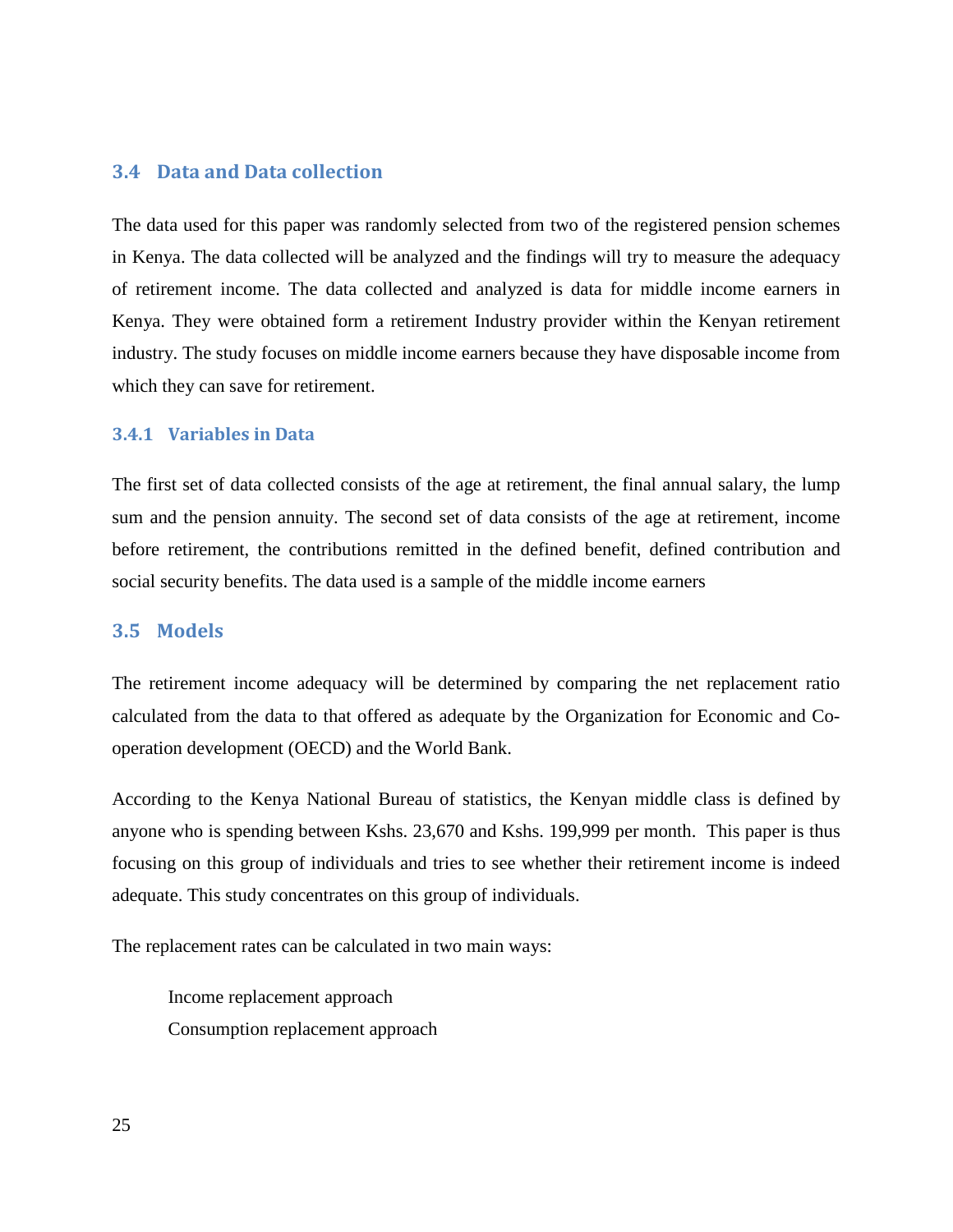In order to obtain the future income for a household and their consumption level, some assumptions must be made regarding the number of years that the retiree will get a pension and the growth rates. Number of years of pension is an assumption made by getting the average life expectancy for a retiree.

This paper will concentrate on the income replacement approach to calculate the replacement rates.

#### <span id="page-25-0"></span>**3.5.1 Income Replacement Model.**

Here, the study comes up with a way of replacing income using savings from social security and personal savings. The study will need to put into account the fact that there are social security benefits and employer sponsored benefits. Also, it considers the two types of employer sponsored benefits which are defined benefits and defined contributions.

#### *3.5.1.1 Social Security Benefits.*

This study assumes that all members are eligible for social security benefits. These benefits are the rates calculated by the Social Security Administration and reported in the Board of Trustees' annual report. This is calculated as follows:

$$
SSB = \int_{0}^{T} B(1-\mu_t)e^{-t\delta}dt \dots \dots (1)
$$

Where:

SSB – Social Security Benefits

B – Benefits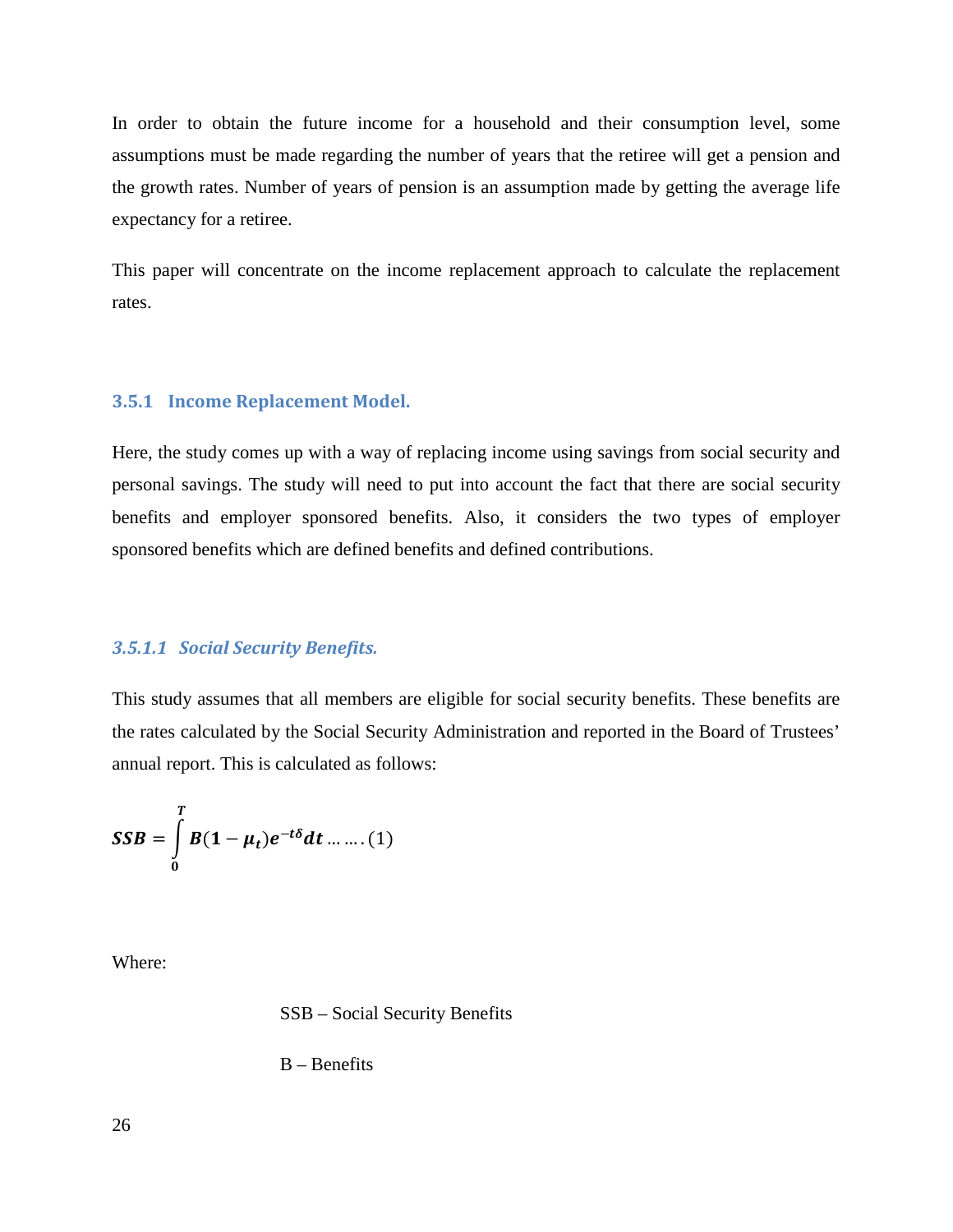µ - Mortality rate

t – Time in relation to age and gender

 $\delta$  – Discount rate

T- Age at retirement

## *3.5.1.2 Employer Sponsored Retirement Benefits*

This pension income is calculated using member balances pension information. This information includes member balances and yearly contributions from a defined benefit and a defined contribution scheme.

#### 3.5.1.2.1 Defined Benefits

For retirees, their retirement benefits remain fixed in nominal terms for a particular beneficiary. The gross wealth for this kind of scheme is given by:

$$
DB = \int_0^T B(1-\mu_t)e^{t\delta}dt \dots \dots \dots (2)
$$

Where:

- DB Defined Benefits
- B Benefits offered
- µ Mortality rate
- t Time in relation to age and gender
- δ Discount rate
- T Age at retirement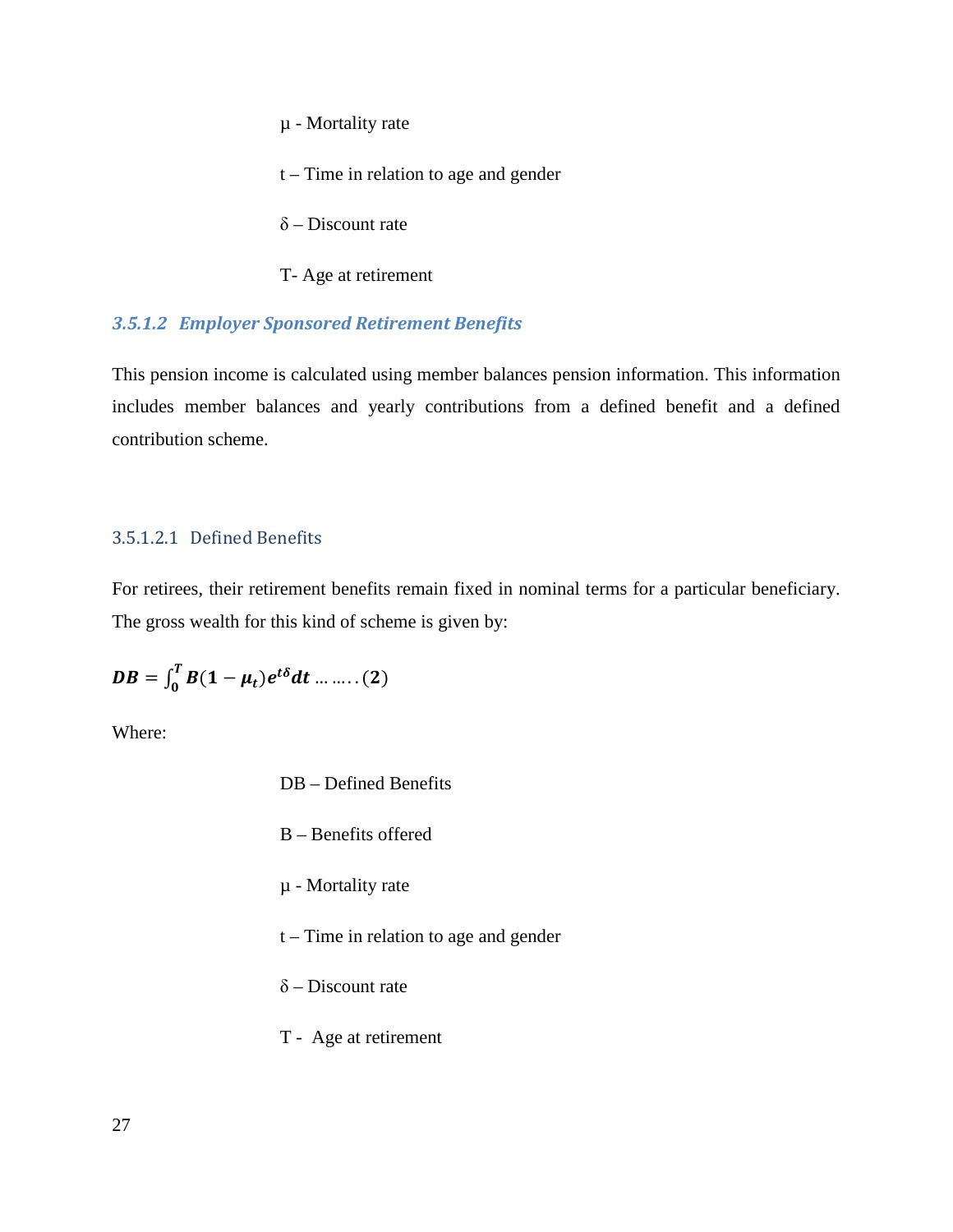#### 3.5.1.2.2 Defined Contribution

Under this plan, the paper makes an assumption that the employees stay in the company until they retire. In most cases, the employer's contribution is a percentage of the employee's salary.

Information on the contribution to a DC plan can be recorded from the point of the employer and that of the employee.

This is calculated as follows:

$$
DC = \int_{0}^{T} (ERB(1 - \mu_{t})e^{-t\delta}dt + EEB(1 - \mu_{t})e^{-t\delta})dt \dots \dots (3)
$$

Where:

DC – Defined Contribution

ERB – Employer Benefits offered EEB- Employee Benefits offered µ - Mortality rate t – Time in relation to age and gender  $\delta$  – Discount rate

T - Age at retirement

#### *3.5.1.3 Total Benefits*

The total retirement benefit will be a summation of the social security benefit and the employer sponsored benefits. This is done as:

$$
RB = SSB + DB + DC \dots \dots \dots (4)
$$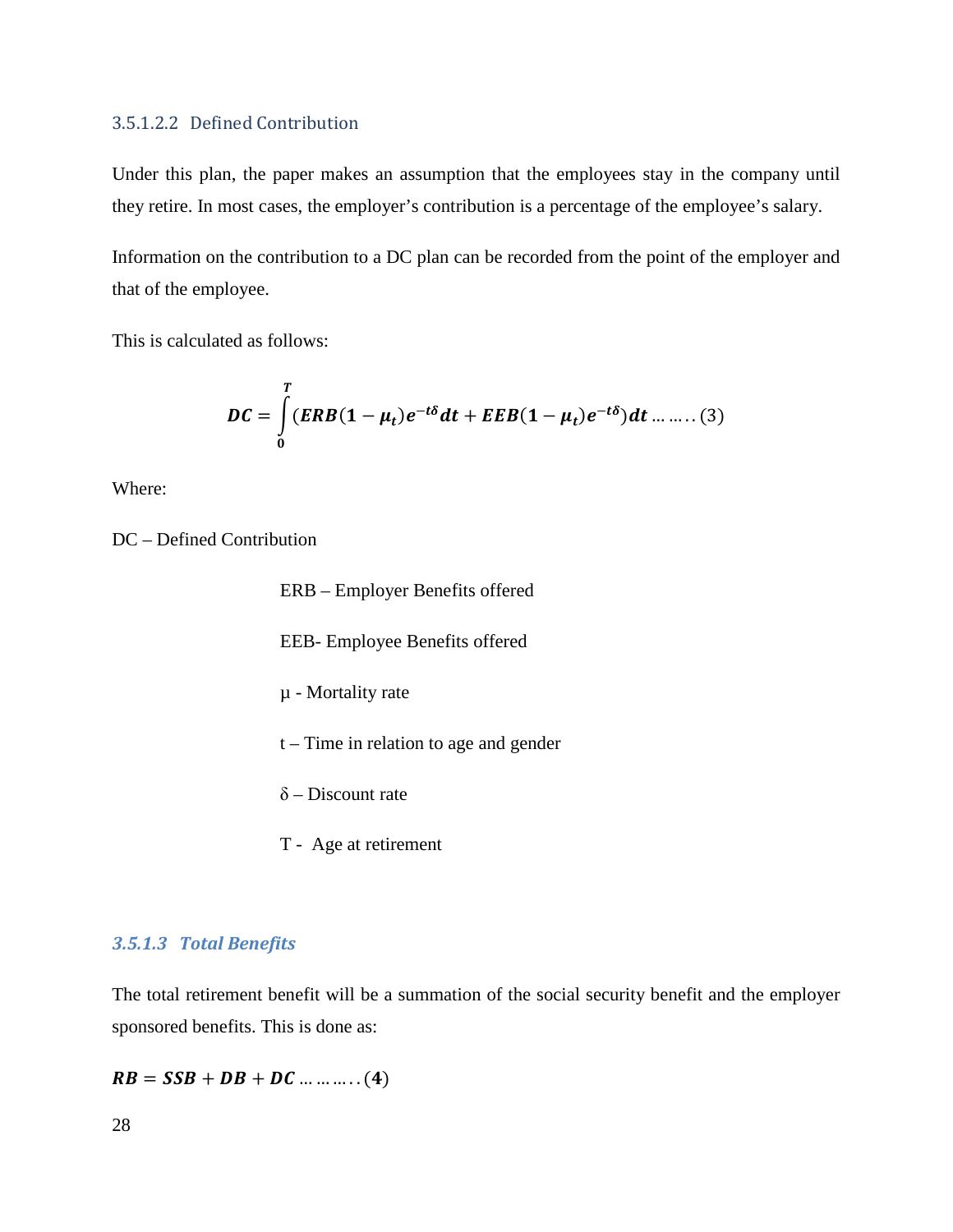## <span id="page-28-0"></span>**3.5.2 Consumption Replacement model**

Consumption is defined as income less savings. This can be written as:

 $C = Y - S ... ... ... (5)$ 

Where:

Y- Income.

S- Savings.

Consumption replacement model calculates the replacement rate by projecting the retirement consumption and comparing it to the total savings at retirement.

## <span id="page-28-1"></span>**3.5.3 Replacement Ratio Model**

The replacement rate will thus be:

<sup>=</sup> … … … … … . (6)

Where;

IRR – Income replacement ratio.

RB – Retirement benefit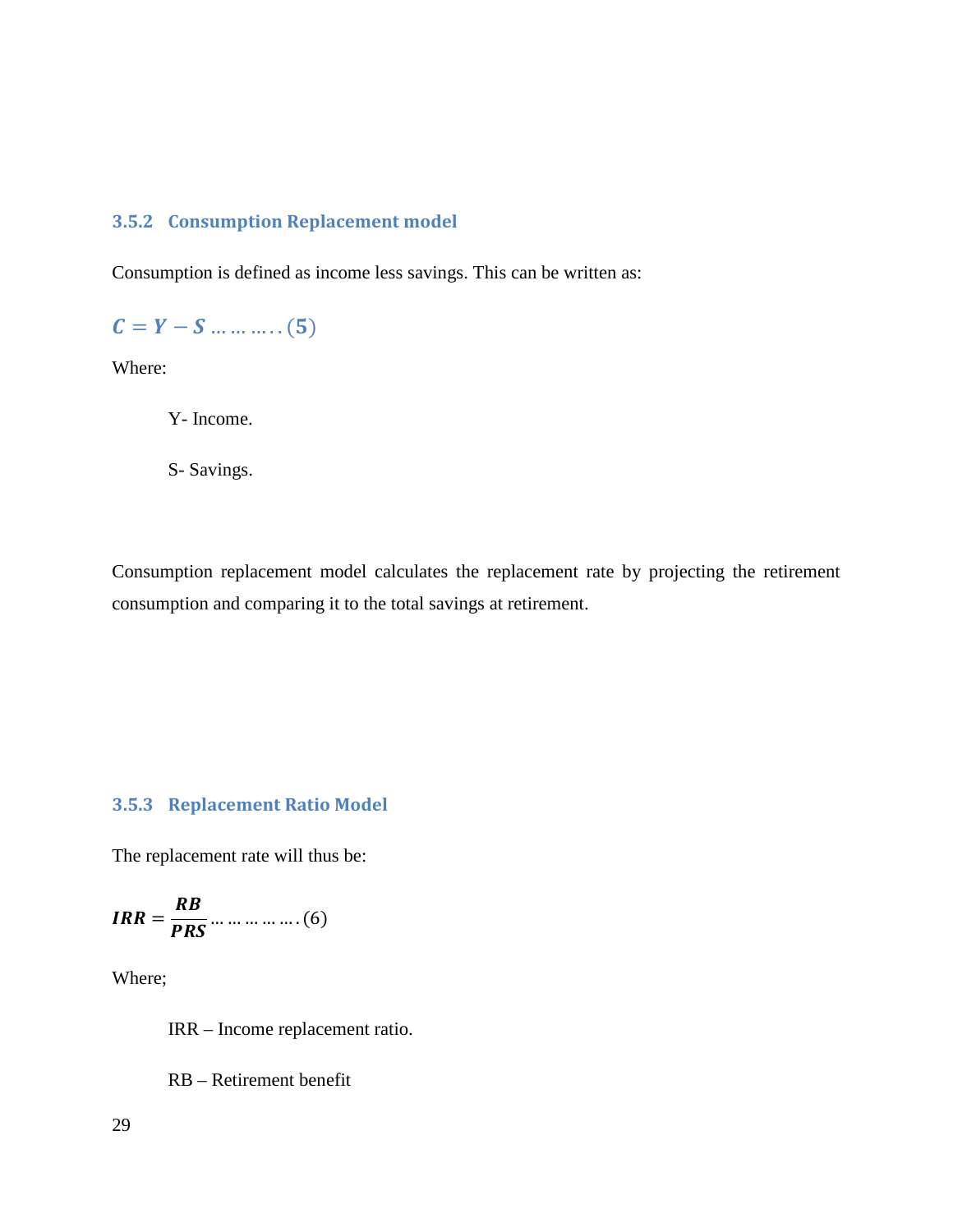PRS – Pre- retirement salary

#### <span id="page-29-0"></span>**3.5.4 The tax and Savings model**

Here, the replacement ratio is a function of savings and tax only.

 $IRR = \frac{GPrRI - PrRT - PrRS + Po}{GPrRI}$  $GPrRI$  . ... ... ... ... ... ... (7)

IRR – Income Replacement Ratio

GPrRI – Gross Pre-retirement Income

PrRT – Pre-Retirement Taxes

PrRS – Pre Retirement Saving

PoRT - Post Retirement Taxes

NCCR – Change in age and work related expenditure

#### <span id="page-29-1"></span>**3.5.5 The Expenditure, Tax, Savings Model**

Here, the replacement ratio is a function of taxes, savings and expenditure changes.

 $= \frac{GPrRI - PrRT - PRS \pm NCCR + PoRT}{GPrRI} \dots \dots \dots \dots (8)$ 

#### <span id="page-29-2"></span>**3.5.6 The Tax only model**

This model only incorporates tax when calculating the net replacement ratio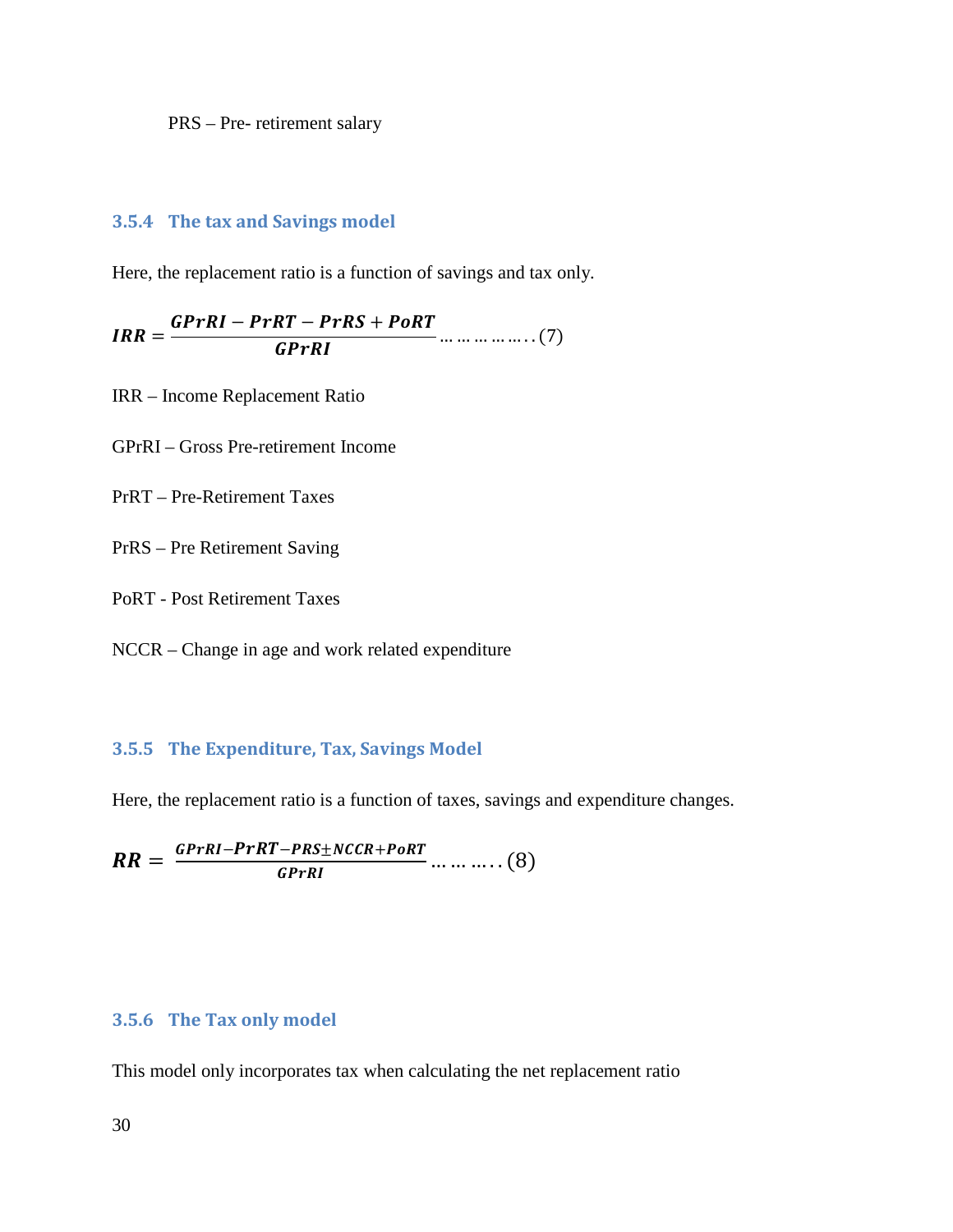$$
RR = \frac{GPrRI - PrRT + PoRT}{GPrRI} \dots \dots \dots \dots \dots (9)
$$

#### <span id="page-30-0"></span>**3.6 Comparison of models**

The above model shows different ways of calculating the replacement ratio. This study further tries to show the difference in the replacement rates when an individual has either additional income, added tax or more expenditures.

#### <span id="page-30-1"></span>**3.7 Conclusion**

In conclusion, the methodology in this study aims to show whether retirement income is adequate while considering the factors that affect the retirement income an individual can receive. The study will use equation (5) and (7) to determine the replacement ratio and plot a trend for the ratios. The income adequacy will be checked by a linear model that will relate the income before retirement to that after retirement considering tax, expenditure and other savings.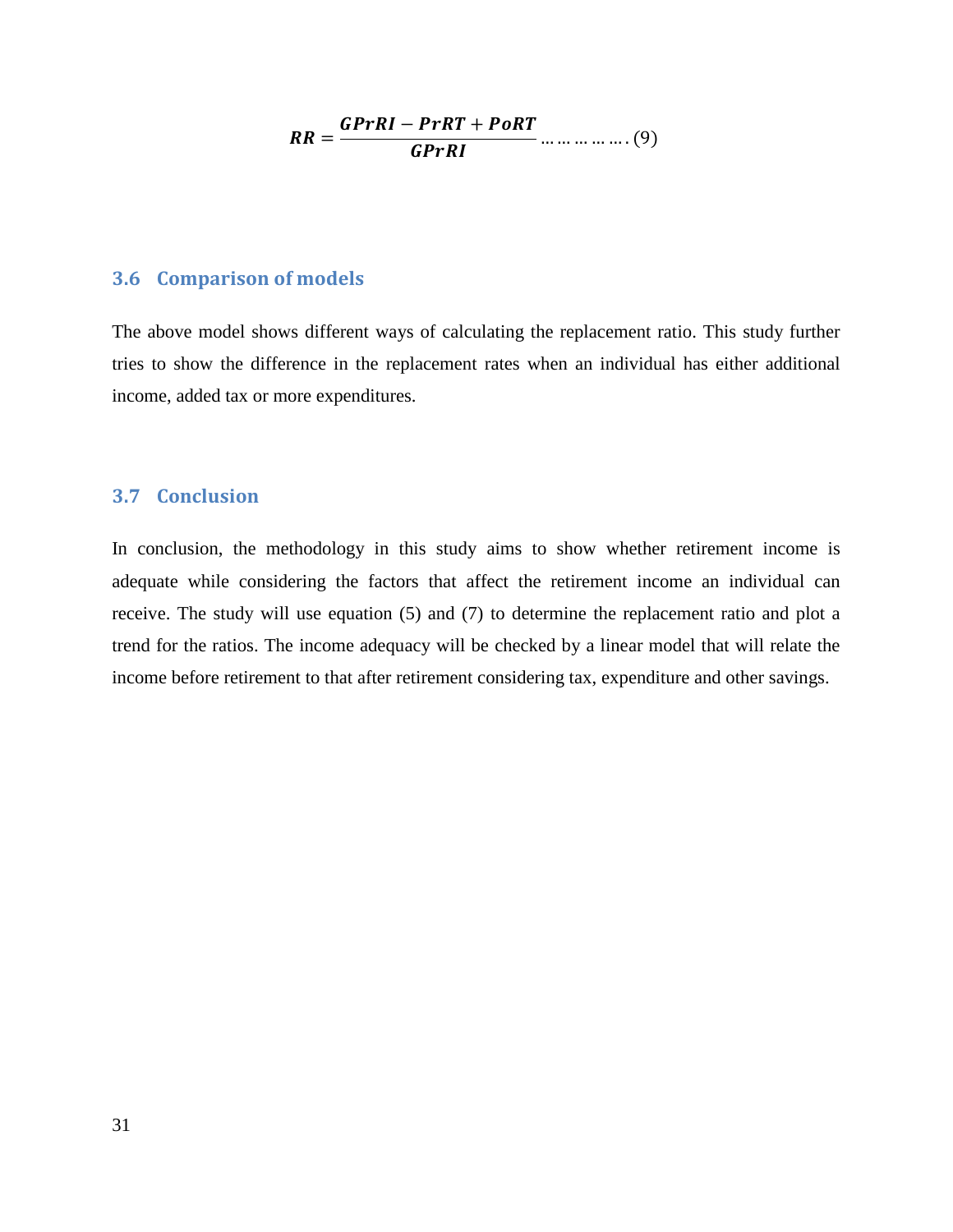# <span id="page-31-0"></span>**4 DATA ANALYSIS, RESULTS AND DISCUSSIONS**

# <span id="page-31-1"></span>**4.1 Introduction**

This chapter gives the findings of the study and discusses them at length. This study is targeted at calculating the net replacement ratios and thus finding out whether retirement income is adequate or not.

# <span id="page-31-2"></span>**4.2 Descriptive Analysis**

This gives a summary of all demographic and financial variables under the study.



<span id="page-31-3"></span>

Figure three above gives the summary description of the data used in this study. The figure shows the three different age groups that show the different times of retirement and the number of people in this different set of age groups. The data used does not consider the gender of the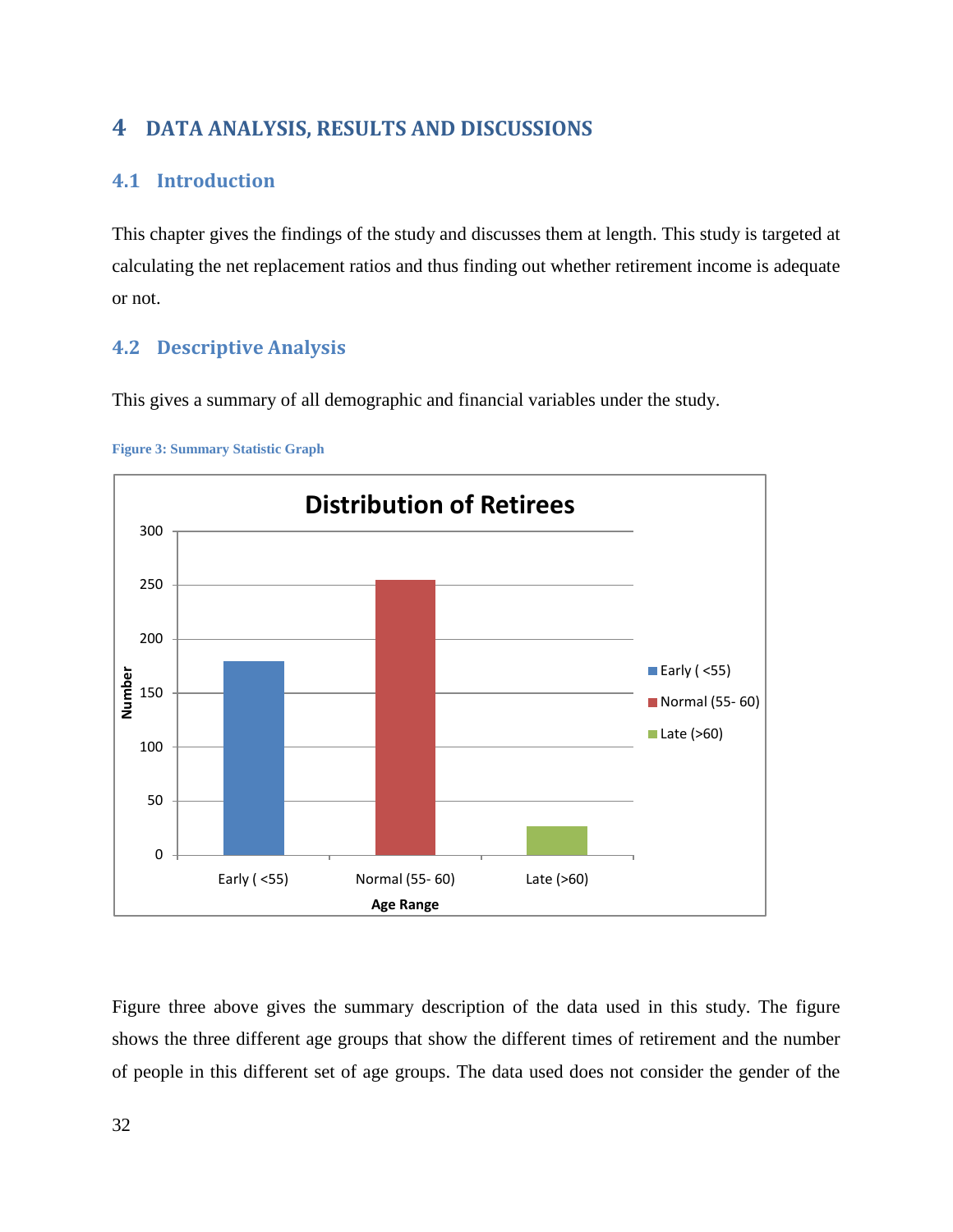individuals because in Kenya, gender is not a factor when calculating the retirement income. This is because both male and female have the same normal retirement age.

The data also concentrates on the middle income earners in the country because they are major contributors to the growth of the economy of Kenya and it consists of the largest number of individuals who have the ability to save for retirement.

The study assumes that the individuals in the first set of data, consisting of 362 individuals, do not have any other additional incomes. It also assumes that all the individuals under the study are employed in formal employment sectors. This is so as to ease the collection of the data required.

The other set of data that consists of individuals who have other income assumes that not all of the individuals have a defined benefit and a defined contribution benefits. This is because, in recent times, most pension funds in Kenya are transferring from a defined benefit scheme to a defined contribution scheme.

Thus some individuals may have income from both a defined benefit and a defined contribution scheme. From the data the natural log of the pre retirement income ( PRRI) and the natural log of the post retirement income (PORT) was calculated using equation (4) above.

|                           | <b>PRRI</b> | PORT        |
|---------------------------|-------------|-------------|
|                           |             |             |
| Mean                      | 11.62934    | 11.03530624 |
| <b>Standard Error</b>     | 0.045857    | 0.027729722 |
| <b>Median</b>             | 11.61866    | 11.06987504 |
| <b>Standard Deviation</b> | 0.458565    | 0.277297224 |
| <b>Sample Variance</b>    | 0.210282    | 0.076893751 |
| <b>Kurtosis</b>           | 0.178936    | 1.42953171  |
| Minimum                   | 10.2263     | 10.10250233 |
| Maximum                   | 12.20585    | 11.89304986 |
| Count                     | 100         | 100         |

<span id="page-32-0"></span>**Table 1: Descriptive statistics for individuals with contributions**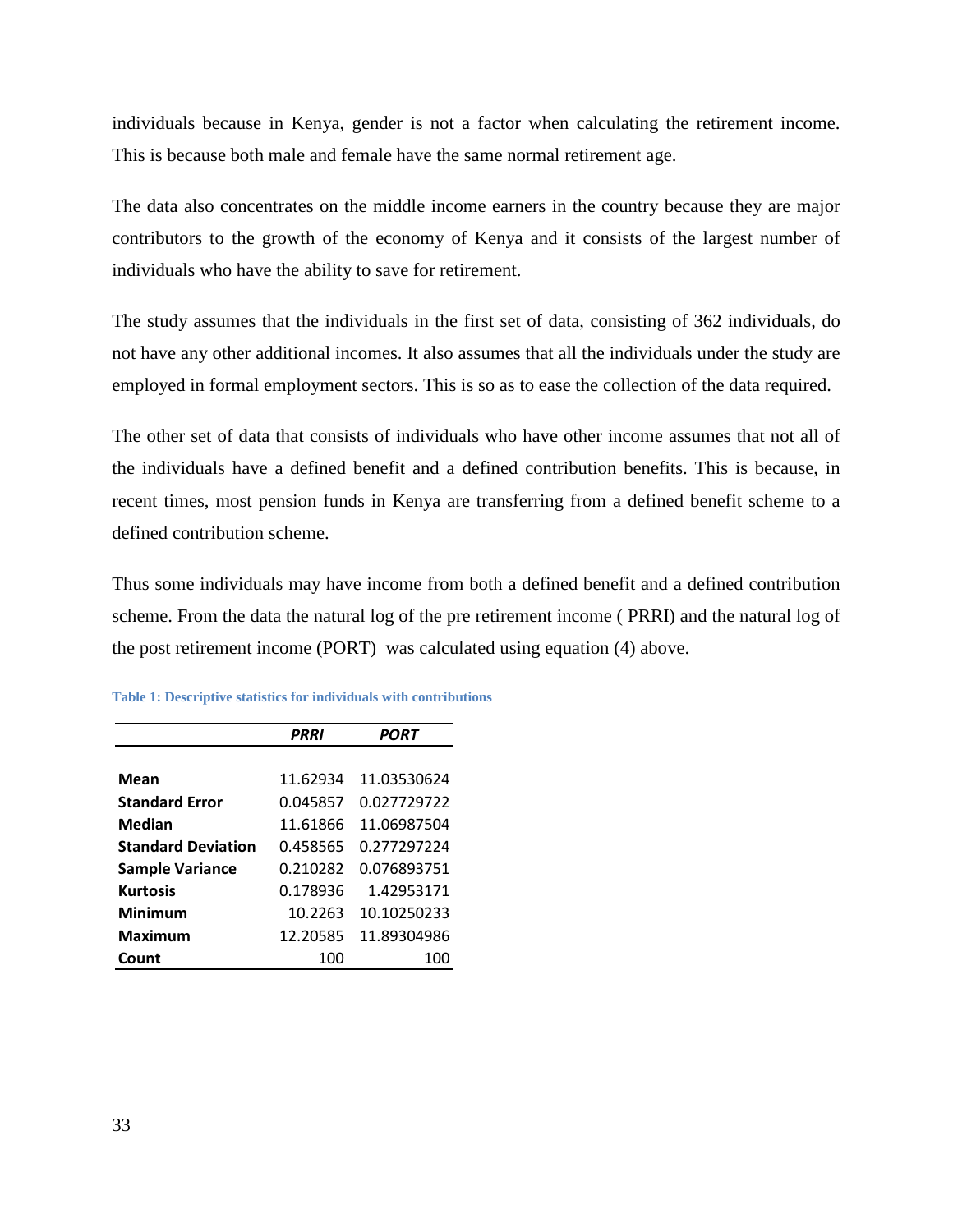The data used in the study has100 observations. This is a good sample value considering that the pension industry is just picking up. The data is symmetric for both the pre retirement and post retirement income. This is because the mean and the median are supposed to be equal if the data is symmetric. This is also proved by the negative skewness values for both the pre retirement and post retirement income.

From the standard deviation, it can clearly be noted that the data is not widely spread. This might be because the study concentrates on retirees who were middle income earners. Thu their income ranges from Kshs. 23,670 and Kshs. 199,999 per month.

|                           | <b>PRRI</b> | <b>PORT</b> |
|---------------------------|-------------|-------------|
|                           |             |             |
| <b>Mean</b>               | 12.44647    | 13.22736    |
| <b>Standard Error</b>     | 0.06479     | 0.04922     |
| Median                    | 12.22053    | 13.00275    |
| <b>Standard Deviation</b> | 1.23273     | 0.93642     |
| <b>Sample Variance</b>    | 1.51962     | 0.87688     |
| <b>Kurtosis</b>           | 0.32969     | $-0.38641$  |
| <b>Minimum</b>            | 7.80708     | 11.75402    |
| <b>Maximum</b>            | 15.97912    | 16.03257    |
| Count                     | 362         | 362         |

<span id="page-33-0"></span>**Table 2: Descriptive Statistic for individuals without contributions**

Table three above shows a summary of the data used in the study to calculate adequacy of retirement income. The data used had 362 data points which show the sample of individuals who did not have other forms of retirement benefits like defined benefit, defined contribution and personal savings. This show the number of people in the sample who depended wholly on the social security benefits to cater for retirement.

The descriptive statistics was calculated on the smoothed values of the last salary and annual pension. This data is asymmetric because of the difference in the mean and the median of both the last salary and monthly pension.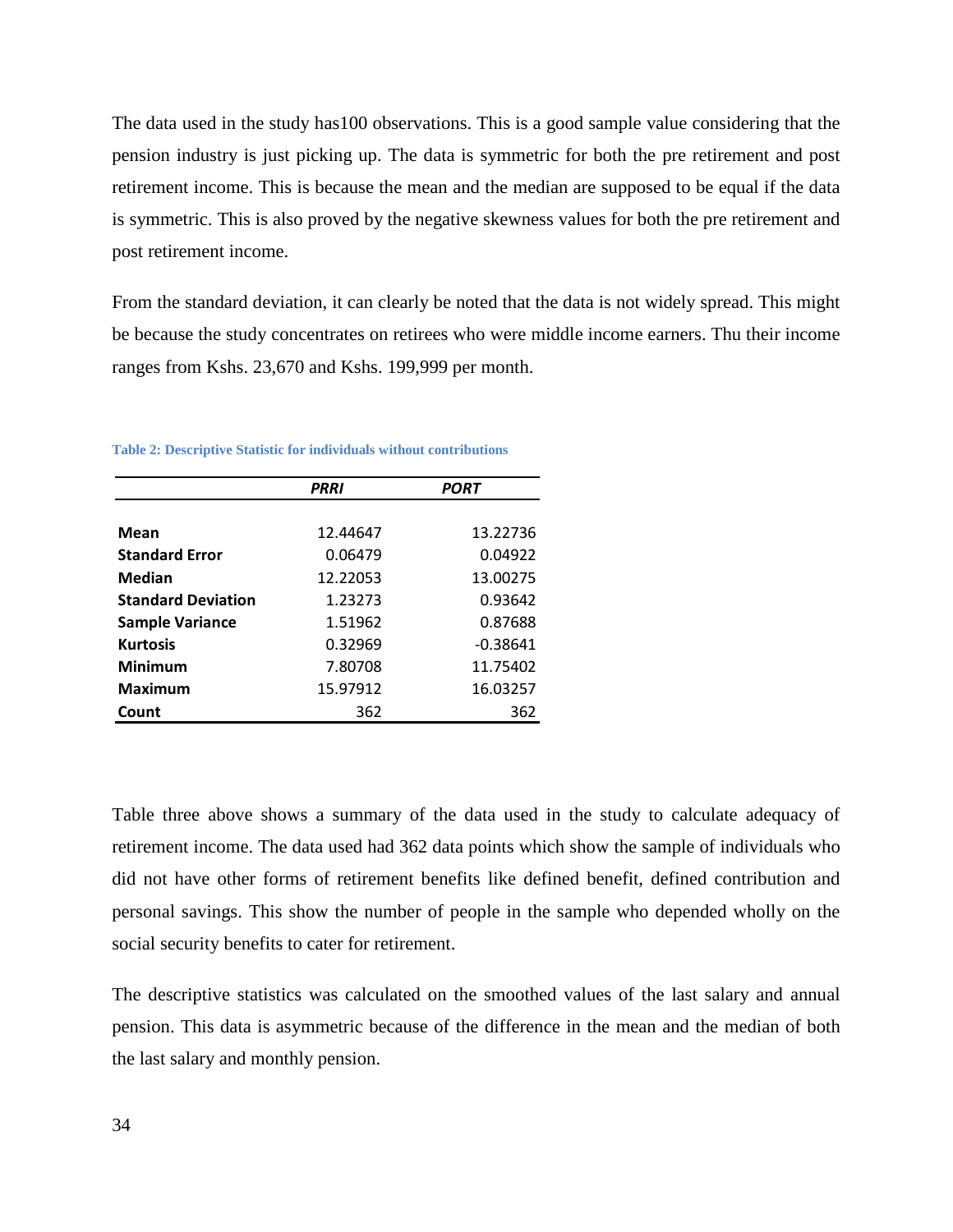The data is not symmetric. This is because the median and the mean are different values though close. The data is skewed to the right. This means that most of the individuals used in the sample are middle income earners.

#### <span id="page-34-0"></span>**4.2.1 Correlations**

The correlation between the data used in this study is very important because it indicates the strength and direction of the linear relationship between the two variables in question. There are two different sets of data used in this study and each of their correlations was calculated so as to ease interpretation of the data and thus the results that will be found from the data.

For the first set of data that represents individuals who have other forms of contribution, the correlation was calculated and the table below shows the outcome.

#### <span id="page-34-1"></span>**Table 3: Correlation for with contribution**

|             | PRRI     | PORT |
|-------------|----------|------|
| PRRI        |          |      |
| <b>PORT</b> | 0.133932 |      |

From table 3 above, we can see that the correlation of the pre-retirement income and the post retirement income is 0.133932. The positive correlation shows that the two data sets have the same direction in the linear relationship. This means that when one increases then the other also increases.

The correlation is low. This shows that even though the data is headed in the same direction, the strength of the linear relationship is different. This just means that the pre retirement income is increasing faster than the post retirement income.

The second set of data represents individuals who have no other added incomes in retirement. They only depend on the social security benefits.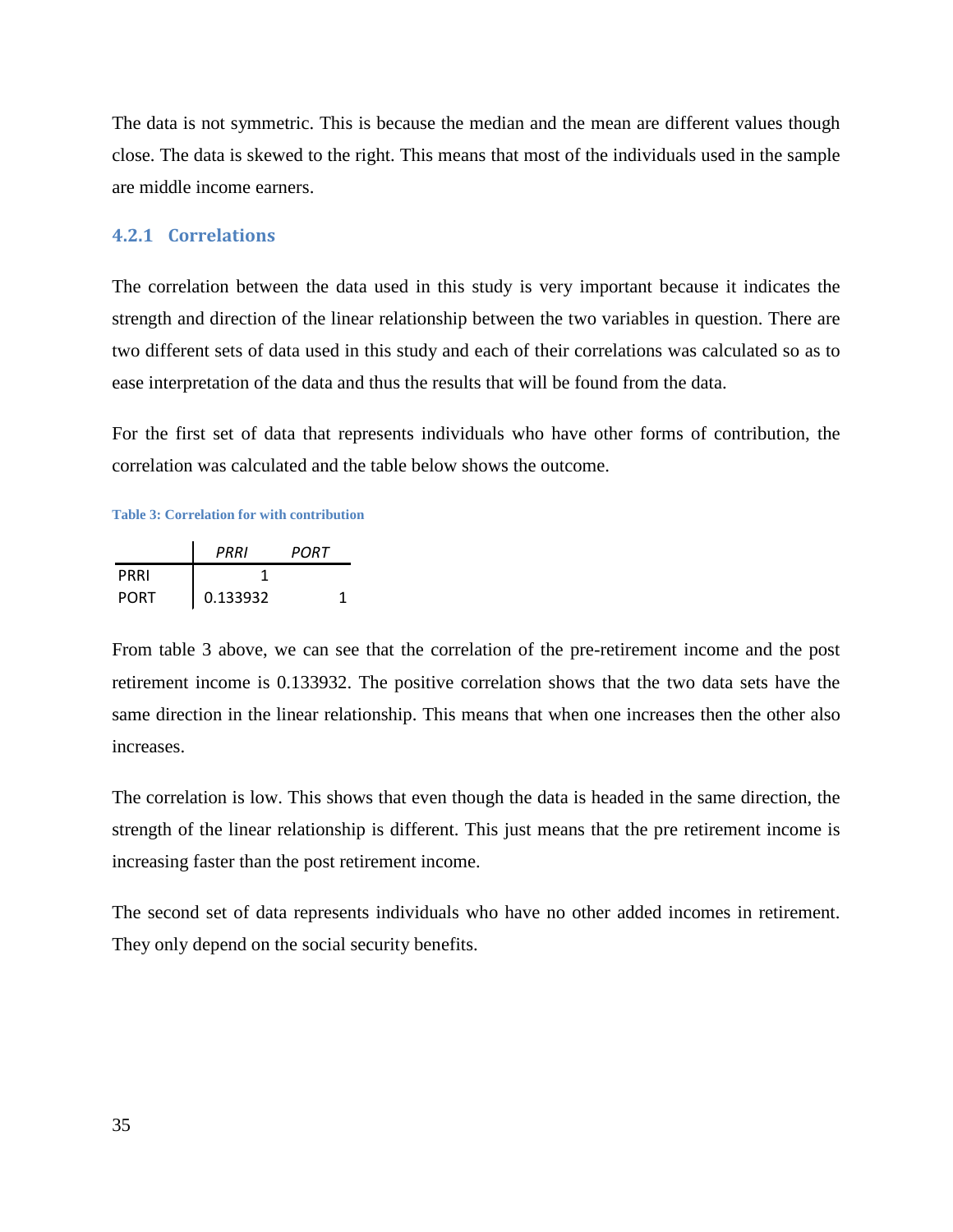<span id="page-35-1"></span>**Table 4: Correlation for without contribution**

|             | PRRI     | PORT |
|-------------|----------|------|
| PRRI        |          |      |
| <b>PORT</b> | 0.662262 |      |

From table 4 above, the correlation is also positive like that of table 3. This has the same interpretation as that of table 3 which is that the two data sets have the same direction in the linear relationship.

The correlation value in table 4 is high. This shows that this linear relationship is stronger than the one shown in table 3.

## <span id="page-35-0"></span>**4.3 Graphical comparison of data**

The study also goes a step further to give a visual description of the data using graphs as a means of comparing. This has one limitation which is that one is not able to know the exact difference between the income before retirement and the income after retirement.

Due to the two sets of data, the study goes ahead to graphing the two sets of data differently. It begins by describing the data with contributions then later talking about the data that does not have other contributions.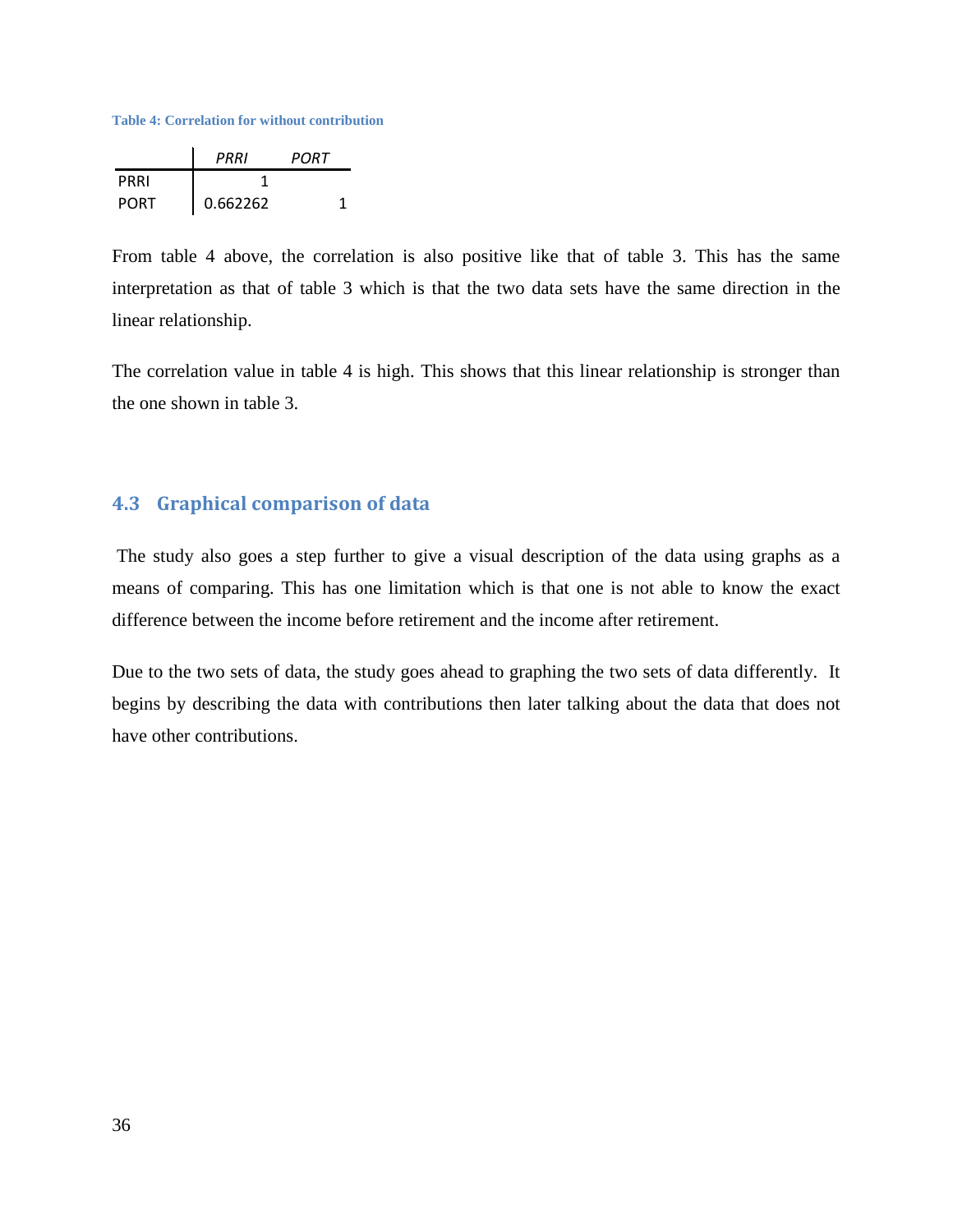<span id="page-36-0"></span>



Figure three above shows the graphical representation of the income before retirement and the income after retirement for an individual who does not have any other forms of income. It shows that the income before retirement is higher than that after retirement but this is partly expected as an individual does not require the exact same amount of income after they retire. This is due to several reasons one of them being that they have fewer expenses to cater for.



<span id="page-36-1"></span>**Figure 5: Graph of income for individuals with other contributions**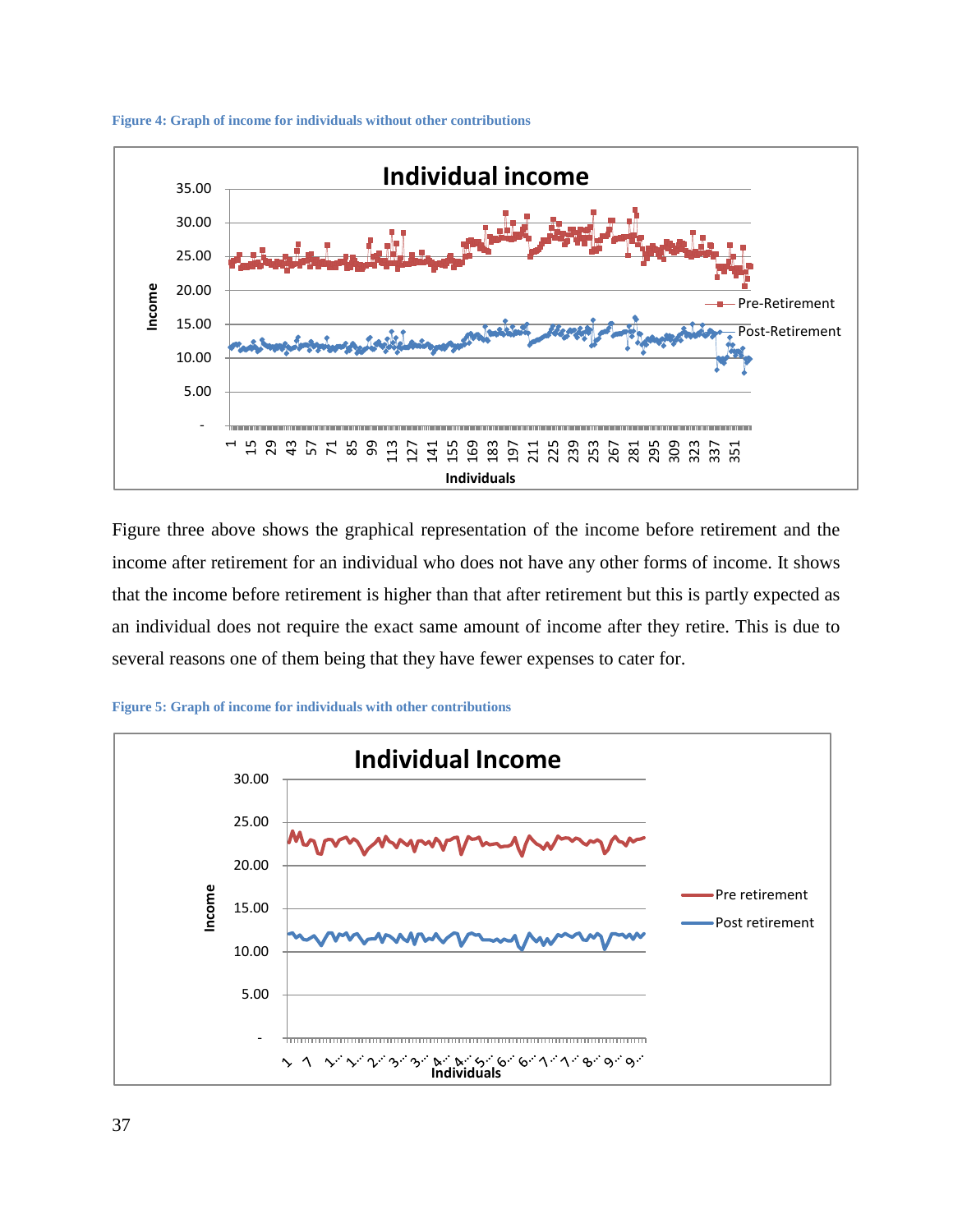Figure 4 above shows a graphical representation of the income before and after retirement for an individual with other incomes. From the graph, it is easy to deduce that the income after retirement is lower than that before retirement, with the income after retirement being almost half of that before retirement.

#### <span id="page-37-0"></span>**4.4 Replacement ratios and retirement Adequacy**

Using the data gotten from the pension administrators, the study goes further to calculate the replacement rates of the different age groups with respect to when one retires. This can either be early which represents retirement before the age of 55, normal which shows retirement between the ages 55 and 60 and late which shows retirement after the age of 60.

These categories are very important when discussing retirement adequacy because an individual could have decided to retire early maybe because they feel that whatever they have accumulated during their working years is enough to cater for their retirement thus gives them a higher a higher probability of having the better replacement ratios.

|              |               | <b>PRRI</b>  | <b>PORT</b> |           |           |              |                          |
|--------------|---------------|--------------|-------------|-----------|-----------|--------------|--------------------------|
| Age range    | <b>Number</b> |              | <b>SSB</b>  | DC        | <b>DB</b> | <b>Total</b> | <b>Replacement Ratio</b> |
| 50-54        | 180           | 1,023,655.06 | 13,028.38   | 13,220.64 | 4.987.27  | 529,617.82   | 0.46                     |
| $55 - 60$    | 255           | 962,499.27   | 12,806.56   | 11.141.08 | 8.385.45  | 521,199.27   | 0.45                     |
| 61-64        | 19            | 2.204.120.02 | 15.989.50   | 15.463.00 | 9,553.50  | 1,334,779.79 | 0.52                     |
| 65-69        | 4             | 183,665.50   | 12,574.50   | 13.684.50 | 8,781.50  | 35,040.50    | 0.35                     |
| 70>          | 4             | 180.211.25   | 12,973.25   | 12.965.00 | 9,560.25  | 35,498.50    | 0.37                     |
| <b>TOTAL</b> | 462           | 4.554.151.10 | 67.372.19   | 66.474.23 | 41.267.97 | 2,456,135.88 |                          |

#### <span id="page-37-1"></span>**Table 5: Statistics for replacement ratios**

The table above shows how the retirement income was calculated from the data received. The columns represent the age group, the number of individuals in the age group, the amount of monthly pre-retirement income they receive, the different types of contributions they have and a total of all which gives us an approximate amount that they will receive as they retire and their replacement ratio which is calculated using equation (6) above.

It is important to note that the retirees of ages 61-64 have a higher replacement ratio. This is because they have worked and maybe saved more as they waited for retirement.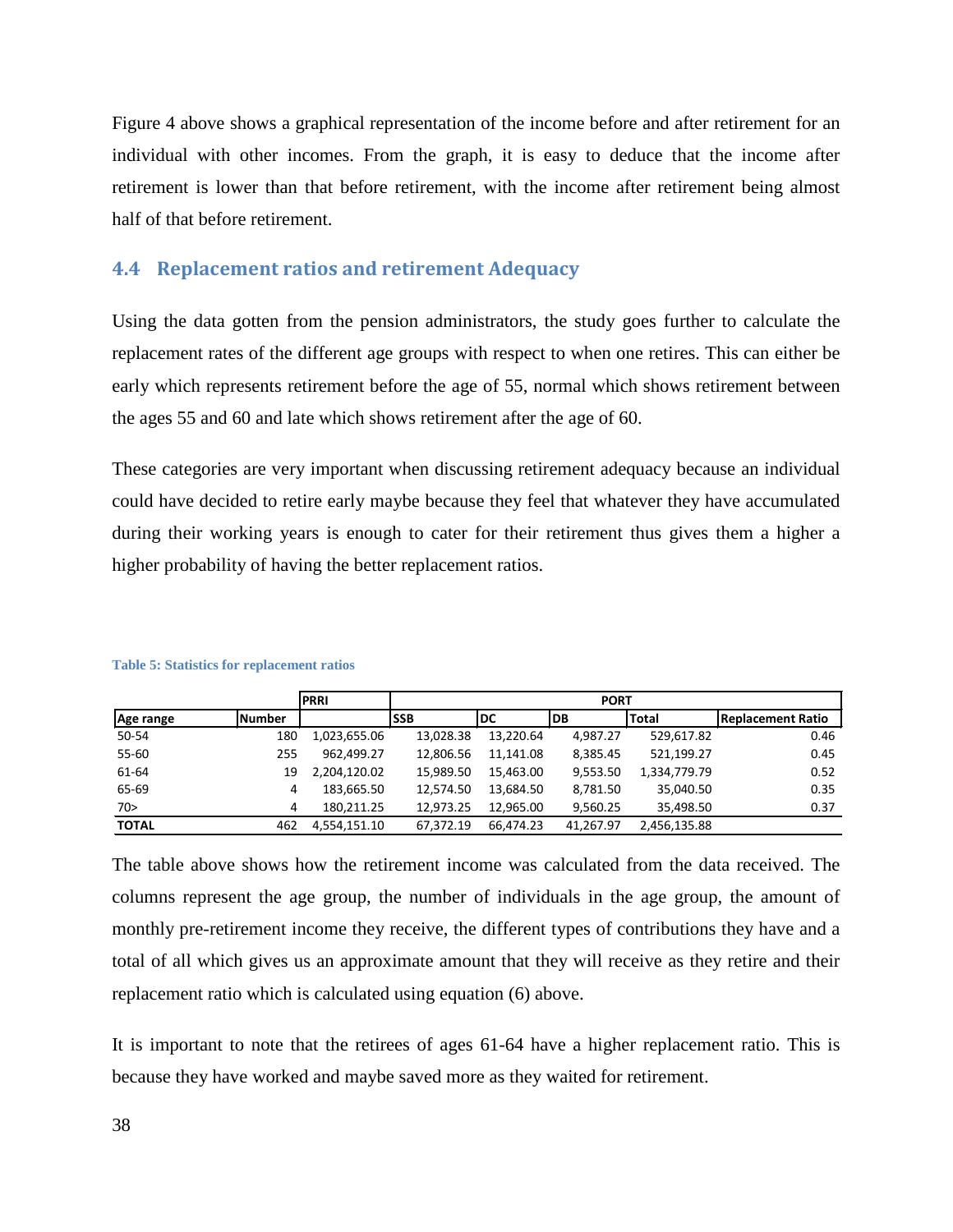The average replacement ratio from the data above that shows the individuals with an additional method of saving apart from the social security benefit is 43%. This replacement ratio is very low as compared to the required that is used as a benchmark for this study which is 75% which is the average OECD replacement ratio. This is a true indicator that the retirement income in Kenya is indeed not adequate to cater for the retirement needs.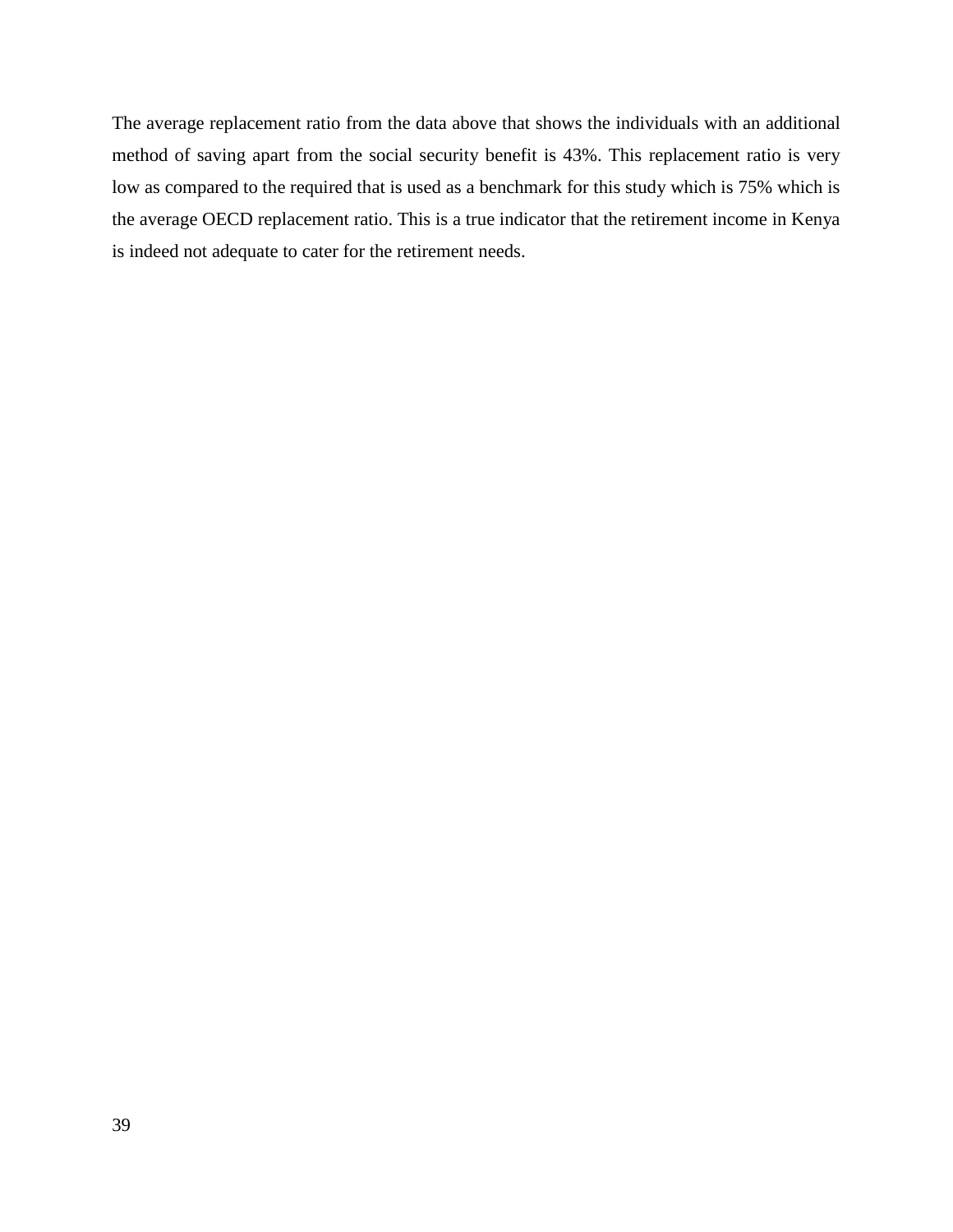# <span id="page-39-0"></span>**5 POLICY IMPLICATIONS**

## <span id="page-39-1"></span>**5.1 Recommendations**

The recommendations gotten from the study are that individuals should consciously plan for their retirement both financially and psychologically. This implies saving more during their most productive stages of life (work) so that they can have a higher income in retirement to sustain them during their lifetime.

Also, policies should be put by policy makers that will bar individuals from being able to access their retirement income before retirement age. This is because r the present policies being used, an individual is allowed to take up all their retirement income when they exit from a company. This beats the logic of saving for retirement.

Employees and sponsors should also make saving be eye catching so that their employees may be drawn into the thought of saving. This may be done by creating incentives. One incentive that is at work now is the tax incentive where, when one puts their money into a retirement, this money is not taxed thus reducing the total amount of tax paid by an individual.

It would also add more meaning to saving if everyone was given the opportunity to learn about the importance of saving during employment. This would be done by having regular financial planning sessions for those in employment organized by their employers.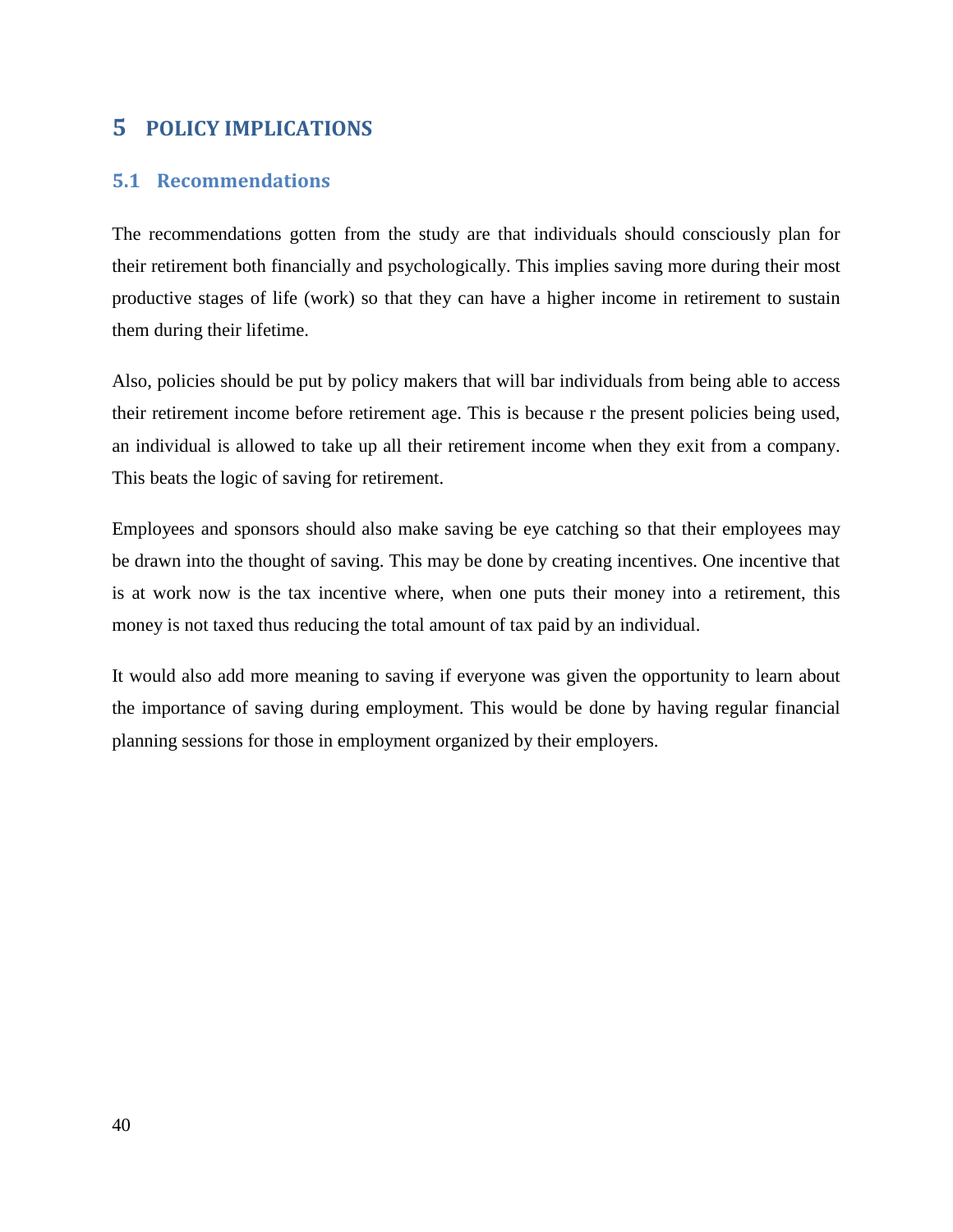## <span id="page-40-0"></span>**6 CONCLUSION, LIMITATIONS AND RECOMMENDATIONS**

#### <span id="page-40-1"></span>**6.1 Summary**

The aim of the study was to calculate the retirement income adequacy in Kenya by calculating the replacement rates and thus checking the adequacy using this rate. Adequacy in this sense is comparing the replacement rates in Kenya with that of developed countries and with the rate that is declared adequate by the OECD. The study uses the OECD as a basis of comparison because most pension administrators in Kenya use this as a basis.

The methodology used in this study concentrates on calculating the income replacement ratios for each of the individuals who were part of the study. This is because when comparing income replacement ratios and consumption replacement ratios, the consumption replacement ratios would be more accurate but the limitation would be finding appropriate and enough data to be used in the study.

The study finally came up with the Kenyan replacement rate that is 43%. This rate is lower than what is expected because the average OECD replacement rate is 75%. The result indicates that as the time of the study, the population's retirement income was not adequate to sustain retirees in their post retirement life. This may be attributed to the poor savings culture of the people.

#### <span id="page-40-2"></span>**6.2 Conclusion**

The conclusion of the study is that even with the average replacement ratio being 75%, it is important to note that this is not a fixed value for all individuals and households. Some individuals have more expenses in their retirement as compared to others maybe because of having children at a later age. This will cause their required replacement ratio to increase.

The above findings are very important to those in retirement and the country as a whole because, before the country completely moves to defined contribution schemes, the employer and the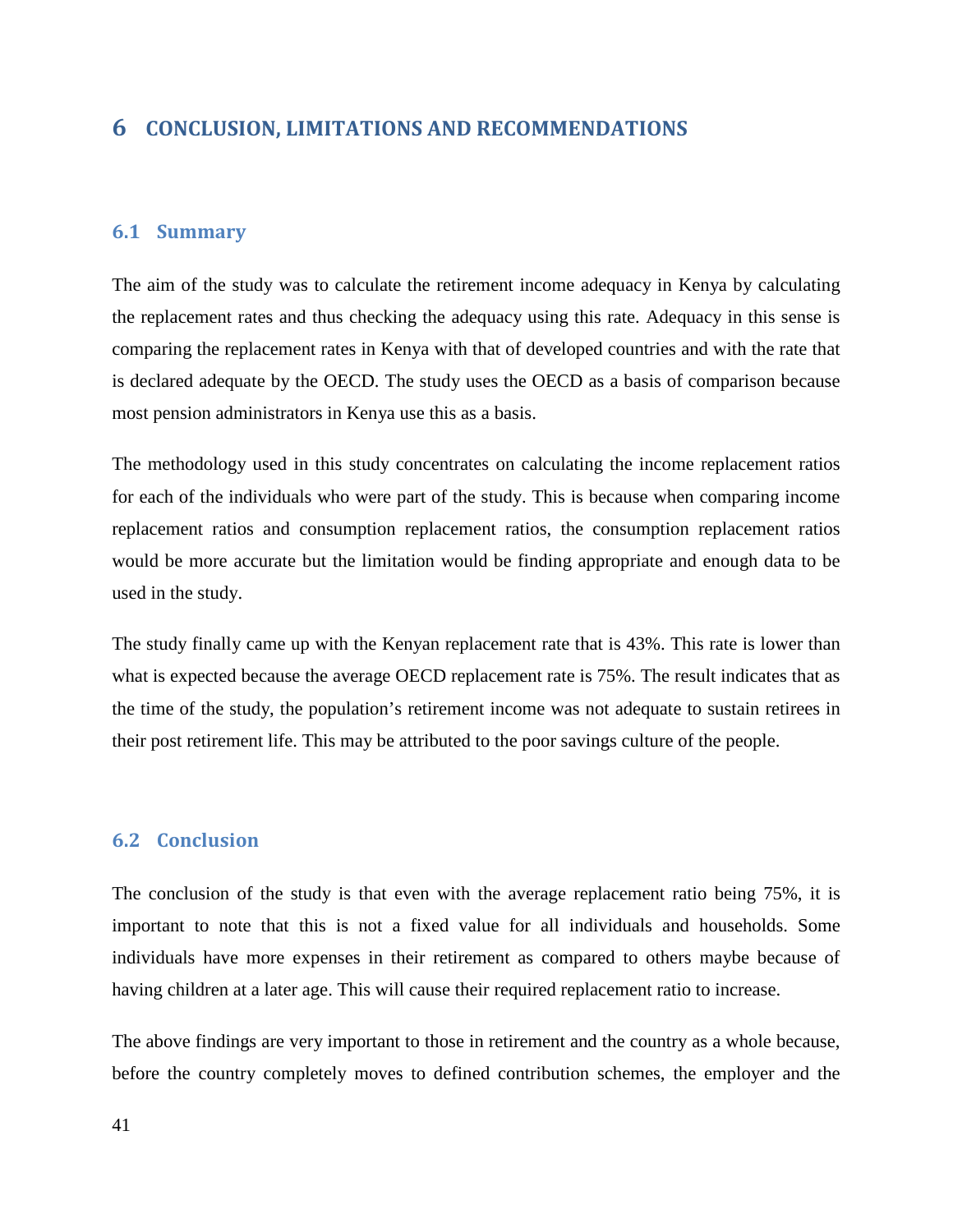government have to be prepared to pay the deficit between the amount contributed by an individual and the retirement benefit agreed upon by both parties at the beginning of the policy.

The findings could also be useful in encouraging individuals who are yet to retire to save for their retirement and ensure that they plan for it to avoid poverty that may arise in retirement. income is not adequate to sustain post retirement life.

The findings imply that standards of living will change due to decrease in income received by retirees in retirement as compared to pre-retirement. The results are evidence that more needs to be done by Policy makers, the Government, regulators, Industry Players and Individuals to improve the state of retirees. The inadequacy retirement income may motivate the parties involved and especially members to try and save more during their work life (Additional Voluntary Contributions) so as to be able to maintain, better or improve their retirement income, standard of living and eliminate thus poverty.

#### <span id="page-41-0"></span>**6.3 Limitations**

The study had several limitations in trying to calculate retirement income adequacy. One, it was difficult to locate data that would be relevant and useful to the study. This is because of confidentiality issues that would arise because the data used for the study related to an individual's income. Such information is deemed private and could only be shared at the consent of the individuals. This led to a limited amount of data being used.

There was also the fact that there are some benefits that can be accessed before retirement age. Thus, the current employment income saved for retirement would give a lower figure as compared to using savings accumulated throughout the work life of an individual.

The study was also limited to individuals who work in the formal employment sectors. This is because it is easier to collect data from these sectors due to the fact that pension administrators already have it. If one wanted to concentrate on the informal sector, it would take a longer time to complete the study because collection of data would consume a lot of time.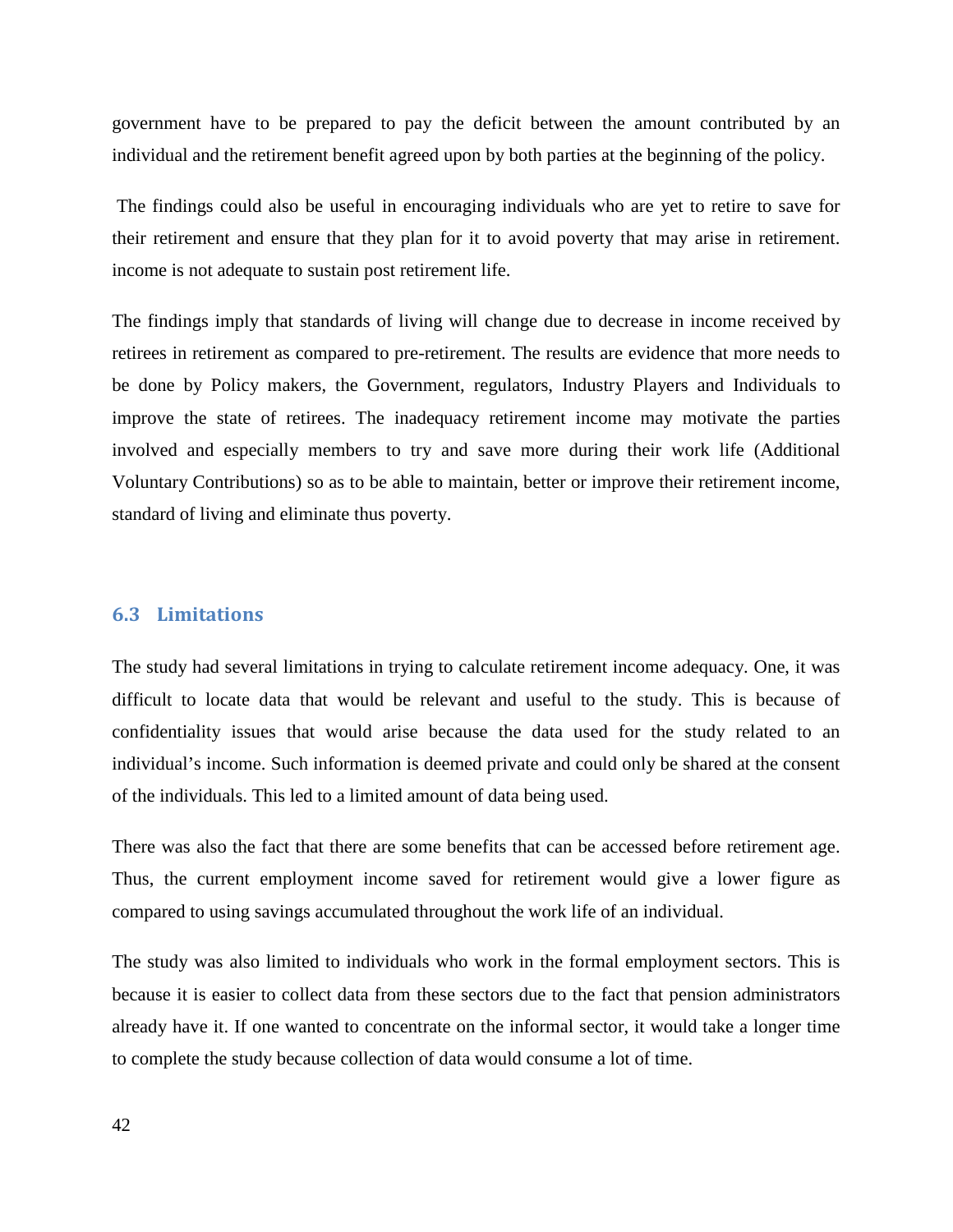The study also does not consider the ways in which the individuals retired. It is possible that one could have retired on the grounds of ill health or due to other unavoidable circumstances. These factors would also greatly influence the income after retirement.

#### <span id="page-42-0"></span>**6.4 Suggestions for further research**

The study can serve as a base for future research on post-retirement income considering other variables and how they may affect the final outcome for example the addition of taxes on retirement income compared to the effect of waiting until the non taxable age which in Kenya is 65 years.

The study could also be done in a qualitative way where one concentrates on the retirees' opinion on whether their retirement income is adequate or not. This will be a very important way of looking at adequacy of retirement income because it is one thing to project and get assumptions on the adequacy of retirement income and it is another to actually hear from those in retirement.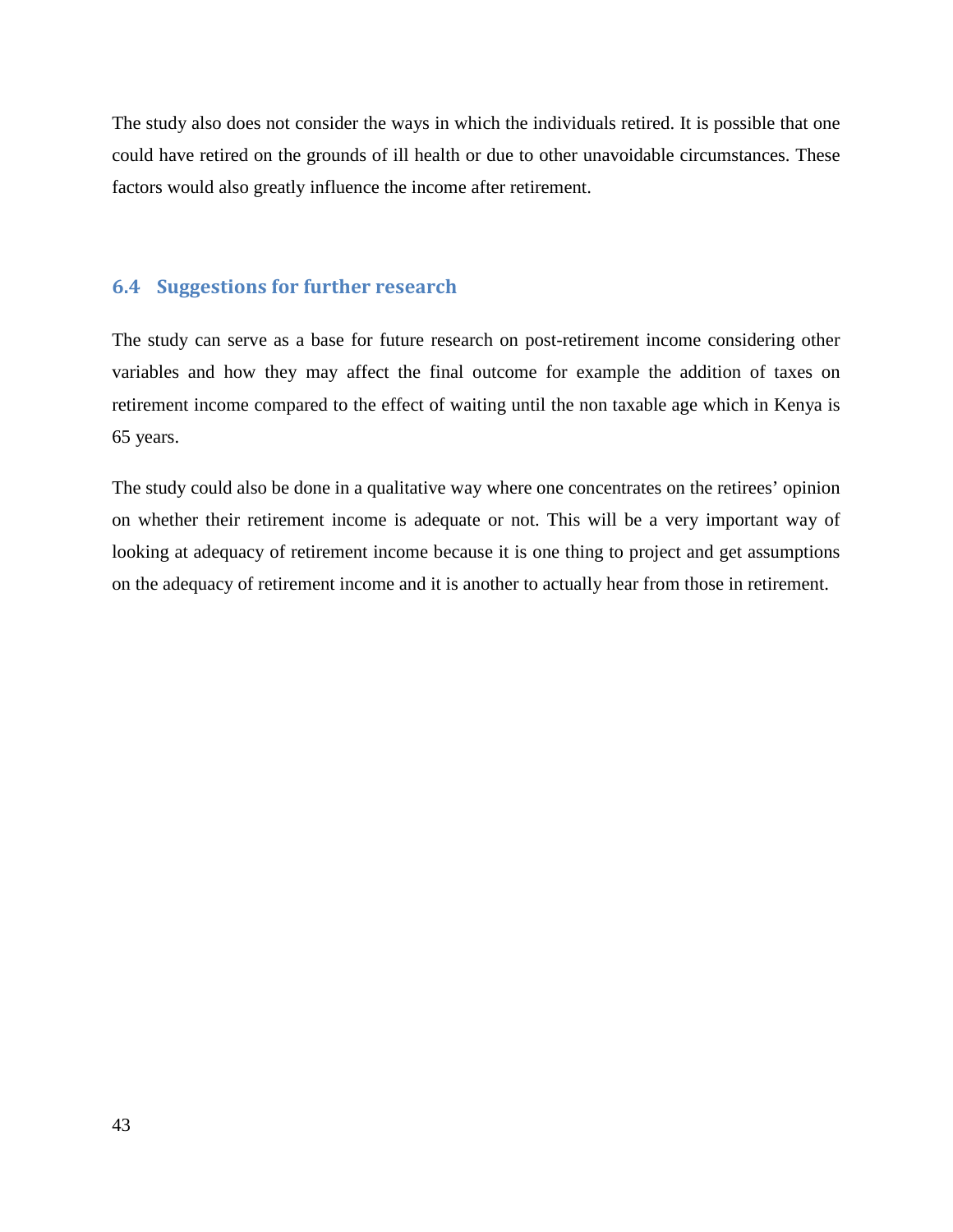## <span id="page-43-0"></span>**7 BIBLIOGRAPHY**

Bajtelsmit Vickie, A. R. (2013). Measures of Retirement Benefit Adequacy: Which, Why, for Whom, and How Much? Society of Actuaries.

Beck, S. (1984). Retirement Preparation Programs: Differentials in Opportunity and Use. *The Journal of Gerontology* , 596-602.

Bodie, Z. (1989). *Pension as Retirement Income insurance.* Cambridge: National Bureau Of Economic Research.

Bulow, J. I. (1982). The Effect of Inflation on the Private Pension System. *National Bureau of Economic Research* , 123-138.

Cheruyiot, B. C. (2014). *Retirement Income Adequacy and Susatinability.* Nairobi: University of Nairobi.

Chirchir, S. J. (2009). Income Replacement Rate in Kenya: The Challanges. Nairobi.

Engen, E. W. (1999). The Adequacy of retirement Saving. *Brookings Papers on Economic Activity* , 65-187.

Feldstein, M. (1974). Social Security, Induced Retirement and Aggregate Capital Accumulation. *Journal of Political Economy* , 905-926.

Fillenbaum, G. G. (1985). Determinants and consequences of retirement among men of Different Races and Economic Levels. *Journal of Gerontology* , 85-94.

Foster, A. C. (1998). Factors Affecting Employer- Provided Retirement Benefits. *Compensation and Working Condititons* .

Fuchs, V. R. (1984). *"Though Much is Taken". Reflections on Aging,Health and Medical Care.* Cambridge: National Bureau of Economic Research.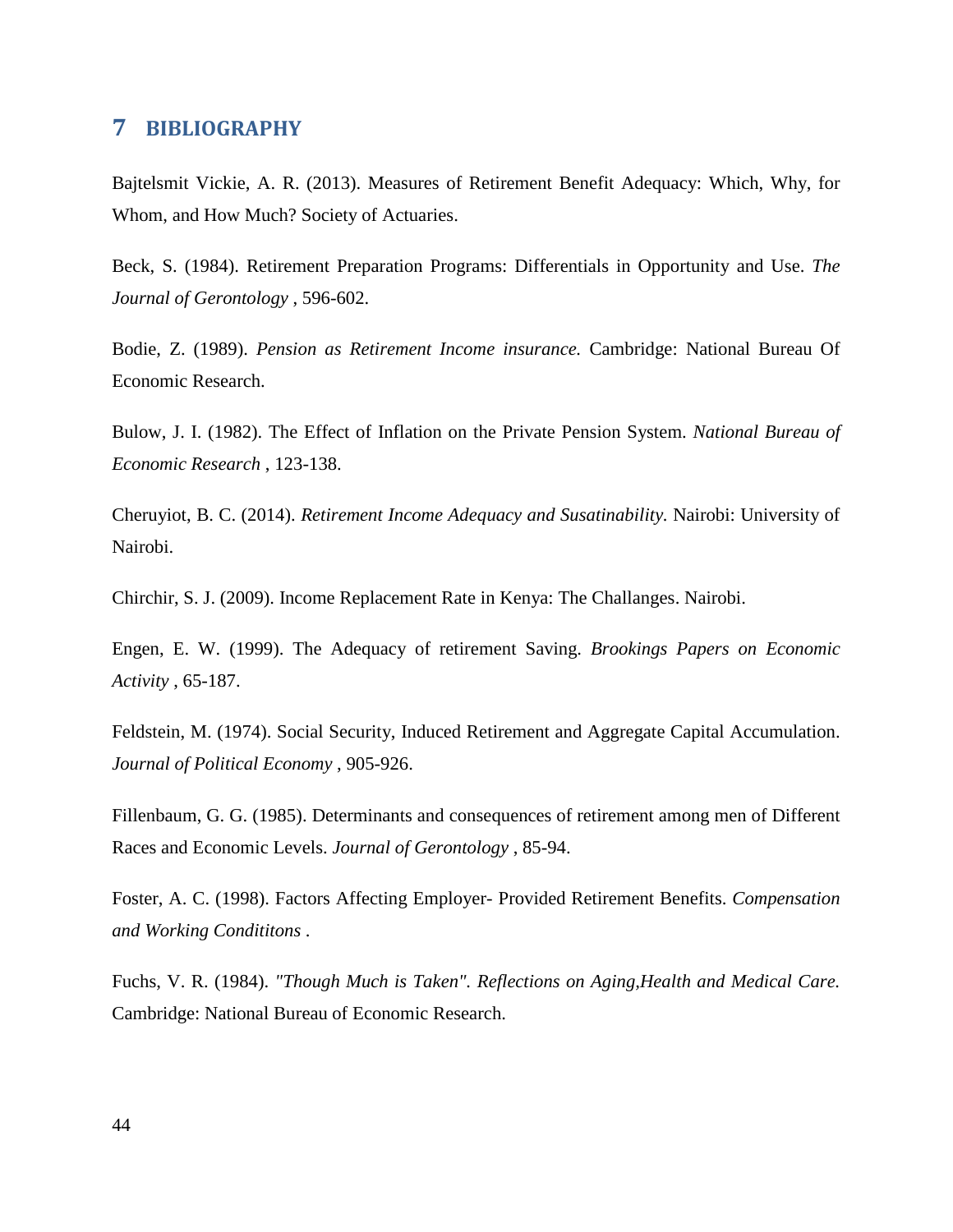Hayes, C. L. (1993). Overview of the Literature on Pre-Retirement Planning for Women. *Journal of Women and Aging* , 1-18.

Hurst, M. A. (2007). The Permanent Income Hypothesis. *The New Palgrave Dictionary of Economics* .

Jones, G. (2013). Longevity Risk and Reinsurance. *Reinsurance News* .

Kotlikoff, L. J., Spivak, A., & Summers, L. H. (1992). The Adequacy of Savings . *the American Economic Review* , 1056-1069.

Lavery, V. P. (2007). *Social Security and retirement Income Adequacy .* National Academy of Social Insurance.

Leon, J. (1985). A Recursive Model of Economic model in Retirement. *Journal of Gerontology* , 494-505.

Rekenthaler, J. (2014, May 14). Retrieved June 29, 2016, from Morningstar Advisor: http://www.morningstar.com/advisor/t/92029635/3-approaches-to-income-replacement-ratios-inretirement.htm

Reno V. P., J. L. (2007). *Social Security and Retirement Income Adequacy.* National Academy of Social Insurance.

Ruby, D. (1999). Retrieved May 16, 2016, from Digital Economist: http://www.digitaleconomist.org/lch\_4020.html

Shea, S. C. (1990). Cumulative Advantage, Cumulative Disadvantage and Inequality Among Elderly People. *The Gerontologist* .

Shore, M. A. (1995). Predictors of Planned Retirement Age: An application of Beer's Model. American Psycological Association.

Uccello, E. M. (2005). Lifetime Earnings, Social Security Benefits, and the Adequacy of Retirement Wealth Accumulation. *Social Security Bulletin* , 38.